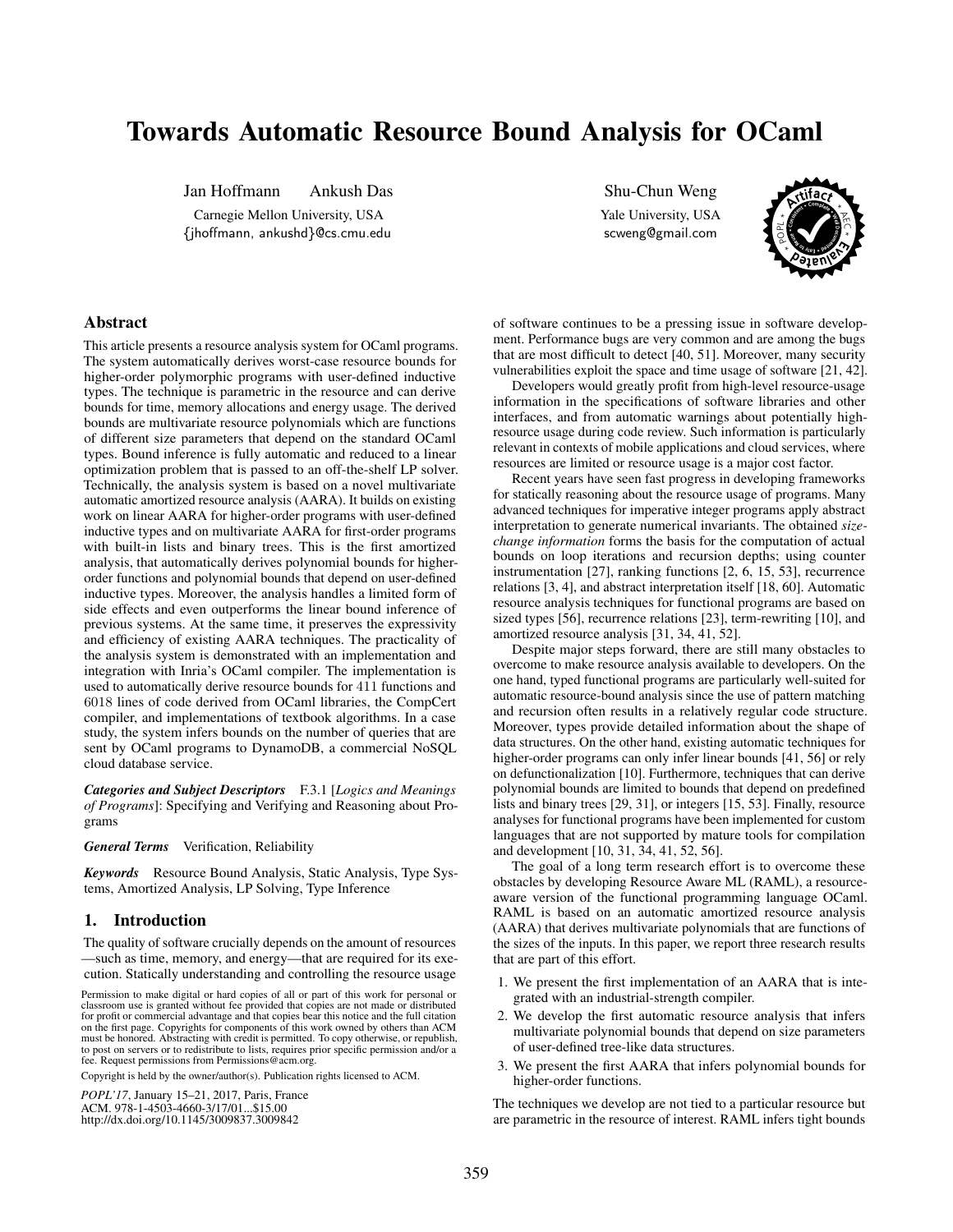for many complex example programs such as sorting algorithms with complex comparison functions, Dijkstra's shortest-path algorithm, and the most common higher-order functions such as sequences of nested maps, and folds. The technique is naturally compositional, tracks size changes of data across function boundaries, and can deal with amortization effects that arise, for instance, from the use of a functional queue. Local inference rules generate linear constraints and reduce bound inference to off-the-shelf linear program (LP) solving, despite deriving polynomial bounds.

To ensure compatibility with OCaml's syntax, we reuse the parser and type inference engine from Inria's OCaml compiler [48]. We extract a type-annotated syntax tree to perform (resource preserving) code transformations and the actual resource-bound analysis. To precisely model the evaluation of OCaml, we introduce a novel operational semantics that makes the efficient handling of function closures in Inria's compiler explicit. It can be seen as a big-step formulation of the ZINC abstract machine [45]. The semantics is complemented by a new type system that refines function types.

To express a wide range of bounds, we introduce a novel class of multivariate resource polynomials that map data of a given type to a non-negative number. The set of multivariate resource polynomials that is available for bound inference depends on the types of input data. It can be parametric in (non-negative) integers, lengths of lists, or the number of particular nodes in an inductive data structure. As a special case, a resource polynomial can contain conditional additive factors. These novel multivariate resource polynomials are a generalization of the resource polynomials that have been previously defined for lists and binary trees [31].

To deal with realistic OCaml code, we develop a novel multivariate AARA that handles higher-order functions. To this end, we draw inspirations from multivariate AARA for first-order programs [31] and linear AARA for higher-order programs [41]. However, our new solution is more than the combination of existing techniques. For instance, we infer linear bounds for the curried append function for lists, which was not previously possible [41]. Moreover, we address specifics of Inria's OCaml compiler such as efficiently avoiding function-closure creation.

OCaml is a complex language and resource bound analysis is an undecidable problem. As a result, there are many programs for which RAML cannot derive bounds. We currently do not support several OCaml features such as modules, object-oriented features, records, calls to native libraries, nested patterns, and optional arguments. The resource analysis is limited to polynomial bounds that depend on the sizes of inductive data structures that have nodes with fixed branching factors. RAML can derive bounds for programs with exceptions, references, and arrays. However, we do not support exception handlers and cannot derive bounds that depend on the sizes of data structures that are stored in arrays or references.

We performed experiments on more than 6018 lines of OCaml code. Since RAML does not support some language features of OCaml, it is not straightforward to automatically analyze complete existing applications. However, the automatic analysis performs well on code that only uses supported language features. For instance, we applied RAML to OCaml's standard list library list.ml: RAML automatically derives evaluation-step bounds for 47 of the 51 toplevel functions. All derived bounds are asymptotically tight.

It is also easy to develop and analyze real OCaml applications if we keep the current capabilities of the system in mind. In Section 9, we present a case study in which we automatically bound the number of queries that an OCaml program issues to Amazon's DynamoDB NoSQL cloud database service. Such bounds are interesting since Amazon charges DynamoDB users based on the number of queries made to the database.

Our experiments are easily reproducible: The source code of RAML, the OCaml code for the experiments, and an easy-to-use

```
type ('a,'b) ablist = Acons of 'a * ('a,'b) ablist
                         | Bcons of 'b * ('a,'b) ablist
                         | Nil
let rec abmap f g abs = match abs with
    Acons (a,abs') \rightarrow Acons(f a, abmap f g abs')
  | Bcons (b,abs') \rightarrow Bcons(g b, abmap f g abs')
  | Nil \rightarrow Nil
let asort gt abs =
  abmap (quicksort gt) (fun x \rightarrow x) abs
let asort' gt abs =
  abmap (quicksort gt) (fun \overline{\phantom{a}} \rightarrow raise Inv_arg) abs
let btick =
  abmap (fun a \rightarrow a) (fun b \rightarrow Raml.tick 2.5; b)
Excerpt of the RAML output for analyzing evaluation steps:
Simplified bound for abmap:
```

```
3 + 12*L + 12*N
Simplified bound for asort:
   11 + 22*K*N + 13*K^2*N + 13*L + 15*N
Simplified bound asort':
  13 + 22*K*N + 13*K^2*N + 15*N
```
Figure 1. Example bound analysis with RAML (0.23s run time). When reporting the linear bound for abmap to the user, we assume that the higher-order arguments  $f$  and  $g$  have no resource consumption.  $L$  is the number of B-nodes,  $N$  is the number of A-nodes, and  $K$  is the maximal length of the lists in the A-nodes in the function's arguments.

interactive web interface are available online [28]. The reviewers of the POPL'17 Artifact Evaluation found that RAML exceeded or greatly exceeded their expectations. All technical details of the theoretical development and an extensive description of the results of the experiments are available in a companion technical report [33].

### 2. Overview

Before we describe the technical development, we give an overview of the challenges and achievements of our work.

*Example Bound Analysis.* To demonstrate user interaction with RAML, Figure 1 contains an example bound analysis. The OCaml code in Figure 1 will serve as a running example in this article. The function abmap is a polymorphic map function for a user-defined list that contains Acons and Bcons nodes. It takes two functions f and g as arguments and applies f to data stored in the A-nodes and g to data stored in the B-nodes. The function asort takes a comparison function and an A-B-list in which the A-nodes contain lists. It then uses quicksort (the code of quicksort is also automatically analyzed and available online [28]) to sort the lists in the A-nodes. The Bnodes are left unchanged. The function asort' is a variation of asort that raises an exception if it encounters a B-node in the list.

To derive a worst-case resource bound with RAML, the user needs to pick a maximal degree of the search space of polynomials and a resource metric. In the example analysis in Figure 1 we picked degree 4 and the *steps* metric which counts the number of evaluation steps in the big-step semantics. RAML reports a bound for all toplevel functions in 0.23 seconds. The shown output is only an excerpt. In this case, all derived bounds are tight in the sense that there are inputs for every size that exactly result in the reported number of evaluation steps.

In the derived bound for *abmap*, RAML assumes that the resource cost of f and  $q$  is 0. So we get a linear bound. In the case of *asort* we derive a bound which is quadratic in the maximal length of the lists that are stored in the A-nodes  $(22K + 13K^2)$  for every A-node in the list  $((22K+13K^2)N)$  plus an additional linear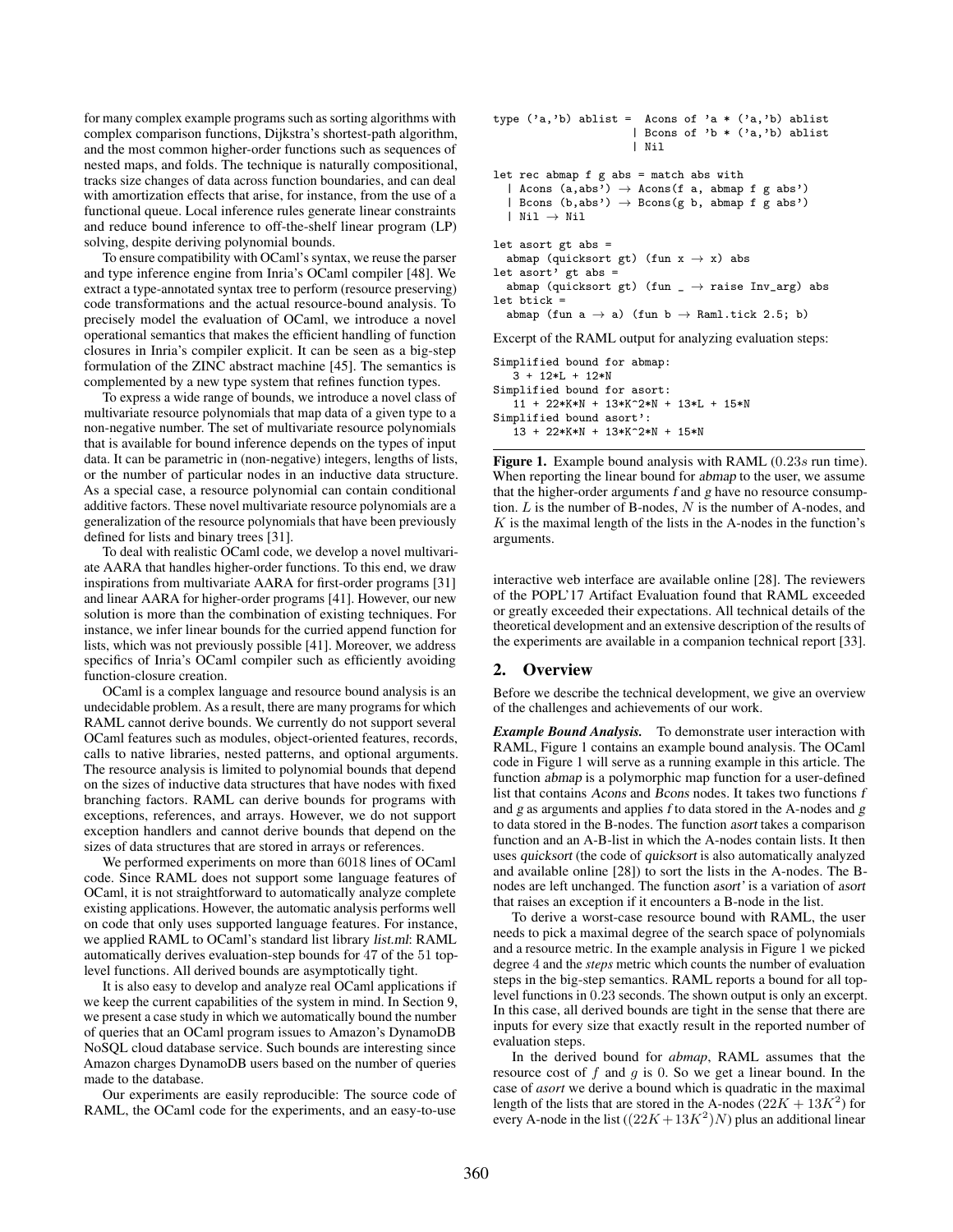factor that also depends on the number of B-nodes that are simply traversed  $(13L + 15N)$ . For asort' this linear factor only depends on the number of A-nodes: RAML automatically deduces that the traversal is aborted in case we encounter a B-node.

The *tick* metric can be used to derive bounds on user defined metrics. An instructive example is the function btick. With the tick metric, RAML derives the bound  $2.5L$  where  $L$  is the number of B-nodes in the argument list. This is a tight bound on the sum of "ticks" that are executed in an evaluation of btick. Ticks can also be negative to express that resources become available.

*Automatic Amortized Resource Analysis.* The automatic resource analysis system of RAML is based on the potential method of amortized analysis [54]. The idea is to introduce potential functions that depend on data structures. At every point in the program, the available potential needs to be sufficient to pay for the cost of the next evaluation step and the potential at the next program point.

To be able to automate the analysis, we fix a set of possible potential functions for every data type. In RAML, potential functions are non-negative linear combinations of a set of base polynomials. We integrate the coefficients of these linear combinations into a type system for OCaml. To this end, we use annotated types  $(A, Q)$ in which A is a standard type<sup>1</sup> and Q is a family of non-negative coefficients; one for every base polynomial. Given a value a of type A, we define the potential  $\Phi(a:(A,Q))$  as a sum  $\sum_i q_i \cdot p_i(a)$ where  $q_i$  ranges over the coefficients in  $Q$  and  $p_i$  ranges over the base polynomials for type A. The type rules of RAML's type system manipulate the coefficients  $Q$  to ensure correct accounting as potential is assigned to new data structures or used to pay for resource usage. The advantage of this setup is that we can express the relationships between different type annotations with linear constraints. They can be collected during type inference and solved by linear programming in a similar way as ordinary type constraints are collected to be solved by unification.

*Multivariate Resource Polynomials.* Existing AARA systems are either limited to linear bounds [34, 41] or to polynomial bounds that are functions of the sizes of simple predefined lists and binary-tree data structures [31]. In contrast, this work presents the first analysis that can derive polynomial bounds that depend on size parameters of complex user-defined data structures.

Consider for example the function btick of type  $(\alpha * \beta)$  ablist  $\rightarrow$  $(\alpha * \beta)$  ablist in Figure 1. The base polynomials for the argument include  $\binom{m}{i} \cdot \binom{n}{j}$  where m denotes the number of A-nodes and n denotes the number of B-nodes in the argument abs. <sup>2</sup> The derived bound  $2.5n$  is represented by  $\sum_{i,j} q_{(i,j)} \binom{\overline{m}}{i} \binom{n}{j}$  where  $q_{(0,1)}=2.5$ and  $q(i,j) = 0$  otherwise. The corresponding function type is

$$
bitck: ((\alpha * \beta) \text{ ablist}, Q) \rightarrow ((\alpha * \beta) \text{ ablist}, P)
$$

where  $Q$  contains the coefficients  $q_{(i,j)}$ ,  $P$  contains coefficients  $p_{(i,j)}$ , and  $p_{(i,j)} = 0$  for all  $(i, j)$ . This reflects the fact that the initial potential  $2.5n$  is used up after the evaluation of btick.

Depending on the call side of btick, we might need different potential annotations  $P$  and  $Q$ . Usually, we pass on some potential from the argument to the result of a function so that it can be consumed in the remainder of the evaluation. Consider for example the inner call to btick in an expression like btick(btick abs). Here, we need to cover the cost of the inner call  $(2.5n)$  and pass potential on to the resulting list  $(2.5n)$ . This is reflected by a potential annotation in which  $q_{(0,1)} = 5$  and  $p_{(0,1)} = 2.5$ .

In general, the bounds we derive are *multivariate resource polynomials* that can take into account individual sizes of inner data

structures. While it is possible to simplify the resource polynomials in the user output, it is essential to have this more precise information for intermediate results to derive tight whole-program bounds. In general, the resource bounds are built of functions that count the number of specific tuples that one can form from the nodes in a treelike data structure. In their simplest form (i.e., without considering the data stored inside the nodes), they have the form

$$
\lambda a. |\{\vec{a} \mid a_i \text{ is an } A_{k_i} \text{-node in } a \text{ and if } i < j \text{ then } a_i <_{pre}^a a_j \}|
$$

where a is an inductive data structure with constructors  $A_1, \ldots, A_m$ ,  $\vec{a} = (a_1, \dots, a_n)$ , and  $\langle \xi_{pre}^a \rangle$  denotes the pre-order (tree traversal) on the tree a. For example, consider the aforementioned polynomial  $n \cdot m$  for values of type ablist where m and n are the number Aand B-nodes, respectively. This is in fact the sum of the two base polynomials  $\lambda \ell.$   $|\{(a, b) | a \leq_{pre}^{\ell} b\}|$  and  $\lambda \ell.$   $|\{(b, a) | b \leq_{pre}^{\ell} a\}|$ for A-B-lists (a ranges over A-nodes and b ranges over B-nodes).

We are able to keep track of changes of these quantities in pattern matches and data construction fully automatically by generating linear constraints. At the same time, they allow us to accurately describe the resource usage of many common functions in the same way it has been done previously for simple types [31]. As an interesting special case, we can also derive bounds that describe the resource usage as a conditional statement. For instance, for an expression such as

match x with | true  $\rightarrow$  quicksort y | false  $\rightarrow$  y

we derive a bound that is quadratic in the length of y if x is True and constant if x is False.

*Currying and Function Closures.* Currying and function closures pose a challenge to automatic resource analysis systems that has not been addressed in the past. To see why, assume that we want to design a type system to verify resource usage. Now consider for example the curried append function which has the type append :  $\alpha$  list  $\rightarrow \alpha$  list  $\rightarrow \alpha$  list in OCaml. At first glance, we might say that the time complexity of append is  $O(n)$  if n is the length of the first argument. But a closer inspection of the definition of append reveals that this is a gross simplification. In fact, the complexity of the partial function call app\_par = append  $\ell$  is constant. Moreover, the complexity of the function app\_par is linear—not in the length of the argument but in the length of the list  $\ell$  that is captured in the function closure. We are not aware of any existing approach that can automatically derive a worst-case time bound for the curried append function. For example, previous AARA systems would fail without deriving a bound [31, 41].

In general, we have to describe the resource consumption of a curried function  $f : A_1 \to \cdots \to A_n \to A$  with *n* expressions  $c_i(a_1, \ldots, a_i)$  such that  $c_i$  describes the complexity of the computation that takes place after f is applied to i arguments  $a_1, \ldots, a_i$ . In Inria's OCaml implementation, the situation is even more complex since the resource usage (time and space) depends on how a function is used at its call sites. If append is partially applied to one argument then a function closure is created as expected. However, if append is applied to both of its arguments at the same time then the intermediate closure is not created and the performance of the function is even better than that of the uncurried version since we do not have to create a pair before the application.

To model the resource usage of curried functions accurately, we refine function types to capture how functions are used at their call sites. For example, append can have both of the types  $\alpha$  list  $\rightarrow \alpha$  list  $\rightarrow \alpha$  list and  $[\alpha$  list,  $\alpha$  list]  $\rightarrow \alpha$  list. The first type implies that the function is partially applied and the second type implies that the function is applied to both arguments at the same time. Of course, it is possible that the function has both types (technically we achieve this using let polymorphism). For the second type, our system automatically derives tight time and space bounds

 $1$  This is not true in general since  $A$  can contain annotated function types but it is a good approximation to get a first impression.

 $2$ To be precise, these functions are sums of base polynomials.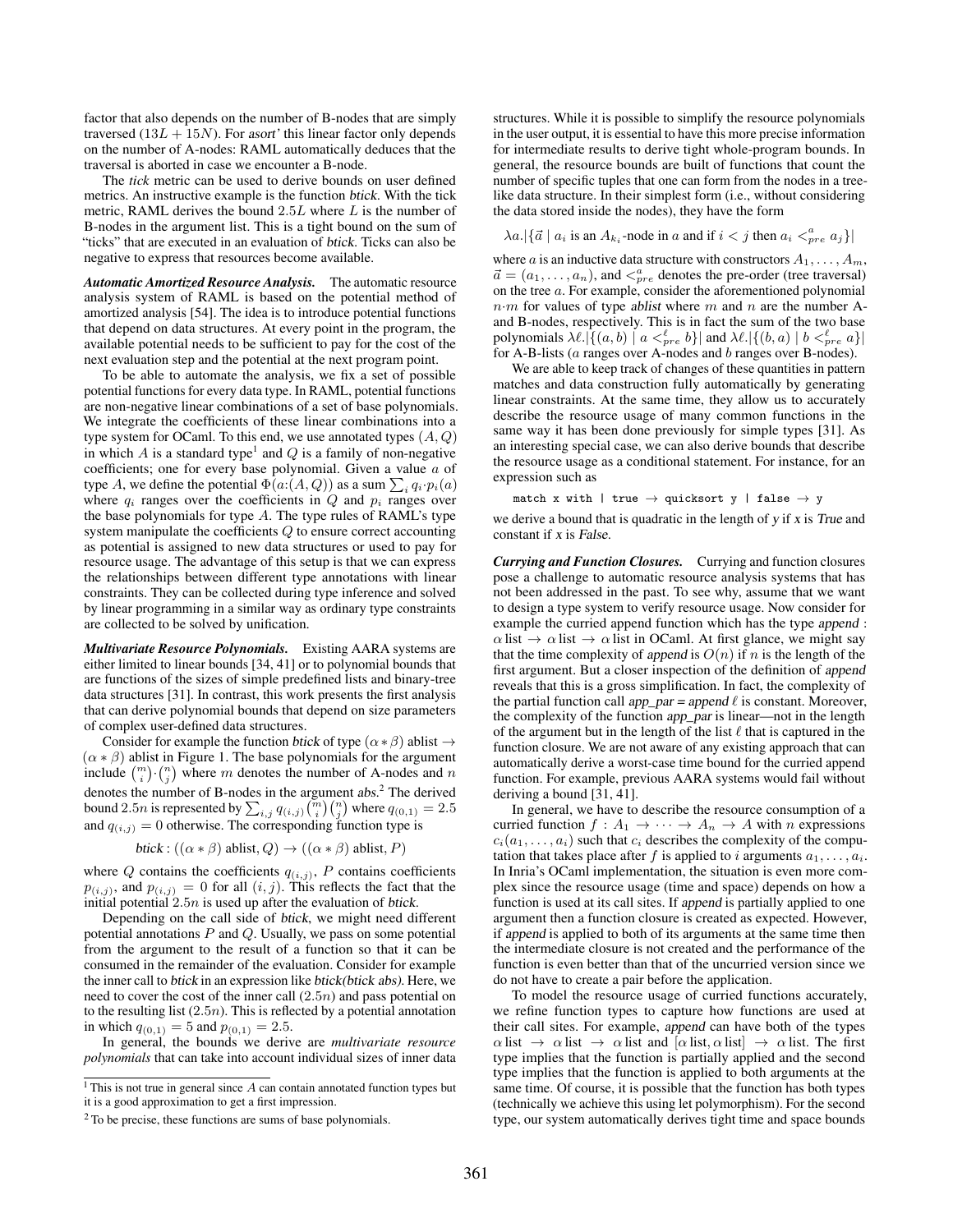that are linear in the first argument. However, our system fails to derive a bound for the first type. The reason is that we made the design decision not to derive bounds that asymptotically depend on data captured in function closures to keep the complexity of the system at a manageable level. Analyzing such functions would require us to significantly extend the type system; for example by introducing dependent types [43, 44].

Fortunately, append belongs to a large set of OCaml functions in the standard library that are defined in the form let rec  $f \times y = e$ . If such a function is partially applied, the only computation that happens is the creation of a closure. As a result, *eta expansion* does not change the resource behavior of programs. This means for example that we can safely replace the expression let app\_par = append  $\ell$  in e with the expression let app\_par x = append  $\ell$  x in e prior to the analysis. Consequently, we can always successfully analyze append by using the type  $[\alpha \text{ list}, \alpha \text{ list}] \rightarrow \alpha \text{ list}.$ 

The conditions under which a function can be analyzed can boiled down to a simple principle:

The worst-case resource usage of a function must be expressible as a function of the sizes of its arguments.

*Higher-Order Arguments.* The other main challenge with higherorder resource analysis is functions with higher-order arguments. To a large extent, this problem has been successfully solved for linear resource bounds in previous work [41]. Basically, the higher-order case is reduced to the first-order case if the higher-order arguments are available. It is not necessary to reanalyze such higher-order functions for every call site since we can abstract the resource usage with a constraint system that has holes for the constraints of the function arguments. However, a presentation of the system in such a way mixes type checking with the constraint-based type inference. Therefore, we chose to present the analysis system in a more declarative way in which the bound of a function with higherorder arguments is derived with respect to a given set of resource behaviors of the argument functions.

A concrete advantage of our declarative view is that we can derive a meaningful type for a function like map for lists even when the higher-order argument is not available. The function map can have the types  $(\alpha \to \beta) \to \alpha$  list  $\to \beta$  list and  $[\alpha \to \beta, \alpha]$  list]  $\to$  $\beta$  list. Unlike *append*, the resource usage of map does not depend on the size of the first argument. So both types are equivalent in our system except for the cost of creating an intermediate closure. If the higher-order argument is not available then previous systems [41] produce a constraint system that is not meaningful to a user. An innovation in this work is that we are also able to report a meaningful resource bound for map if the arguments are not available. To this end, we assume that the argument function does not consume resources. For example, we report in the case of map that the number of evaluation steps needed is  $11n + 3$  and the number of heap cells needed is  $4n + 2$  where *n* is the length of the input list. Such bounds are useful for two purposes. First, a developer can see the cost that map itself contributes to the total cost of a program. Second, the time bound for map proves that map is guaranteed to terminate if the higher-order argument terminates for every input.

In contrast, consider the function rec scheme : ( $\alpha$  list  $\rightarrow$  $\alpha$  list)  $\rightarrow \alpha$  list  $\rightarrow \beta$  list that is defined as follows.

```
let rec rec_scheme f l =
  match 1 with | | \rightarrow |\vert x::xs \rightarrow rec_scheme f (f 1)
let g = rec_scheme tail
```
Here, RAML is not able to derive an evaluation-step bound for rec\_scheme since the number of evaluation steps (and even termination) depends on the argument  $f$ . However, RAML derives the tight evaluation-step bound  $12n + 7$  for the function g.

*Effects.* Our analysis handles references and arrays by ensuring that the resource cost of the program does not depend on the sizes of values that have been stored in mutable cells. While it has been shown that it is possible to extend AARA to assign potential to mutable state [8, 17], we decided not to add the feature in the current system to focus on the presentation of the main contributions. There are still a lot of interactions of the analysis with mutable state, such as deriving bounds for functions in references.

Assume for example A-B-list was an abstract type and the only function in the signature was abmap. How can we compute the length of the longest prefix that only consists of A-nodes? Since we are not allowed to modify the A-B-list module, we use references to compute the length as a side effect of the higher-order arguments of abmap. The basic idea of max\_a\_prefix is that the function f, which is executed for every A-node, increments a counter c whenever it is called. However, if we encounter a B-node then the function g will change f to have no effect by updating the reference inc.

```
let max_a_prefix_1 =let c = ref 0 inlet inc_c = fun () \rightarrow Raml.tick(1.0); c := !c+1 in
 let inc = ref inc_c in
  let f() = 'inc() inlet g () = inc := fun () \rightarrow () in
 let = abmap f g l in lc
```
We added a call to the tick function in the increment function inc\_c to count the number of additions evaluated by max\_a\_prefix. RAML automatically computes the tight bound  $m$  where  $m$  is the number of A-nodes in the input list  $\ell$ . To derive the bound, the analysis performs a basic alias analysis to statically approximate that a function stored in the reference inc performs 1 tick in the worst-case. In the type system, this is expressed by fixing a (set of) potential annotations for function types in mutable structures.

As we see in Figure 1 (function asort'), RAML can accurately analyze programs that raise exceptions. It is natural to handle exceptions in AARA by simply allowing arbitrary potential annotations in the result type of the exception.

#### 3. Setting the Stage

We describe and formalize the new resource analysis using Core RAML, a subset of the intermediate language that we use to perform the analysis. Expressions in Core RAML are in share-let-normal form [32], which means that syntactic forms allow only variables instead of arbitrary terms whenever possible without restricting expressivity. We automatically transform user-level OCaml programs to Core RAML without changing their resource behavior before the analysis.

*Syntax.* The syntax of a subset of the Core RAML expressions is given by the following grammar. The implementation also contains constants and operators for primitive data types such as integers, floats and booleans, arrays and built-in operations for arrays, conditionals, and *free* versions of syntactic forms. These free versions are semantically identical to the standard versions but do not contribute to the resource cost. This is needed for the resource preserving translation of user-level code to share-let-normal form.

$$
e ::= x \mid x \ x_1 \cdots x_n \mid C \ x \mid \lambda x. e \mid \text{ref } x \mid !x \mid x_1 := x_2 \mid \text{fail}
$$
\n
$$
| \text{ tick}(q) \mid \text{match } x \text{ with } C \ y \to e_1 \mid e_2
$$
\n
$$
| \ (x_1, \ldots, x_n) \mid \text{match } x \text{ with } (x_1, \ldots, x_n) \to e
$$
\n
$$
| \text{ share } x \text{ as } (x_1, x_2) \text{ in } e \mid \text{let } x = e_1 \text{ in } e_2 \mid \text{let } \text{rec } F \text{ in } e
$$
\n
$$
F ::= f = \lambda x. e \mid F_1 \text{ and } F_2
$$

In the function application we allow the application of several arguments at once. This is useful to statically determine the cost of closure creation but also introduces ambiguity. The type system will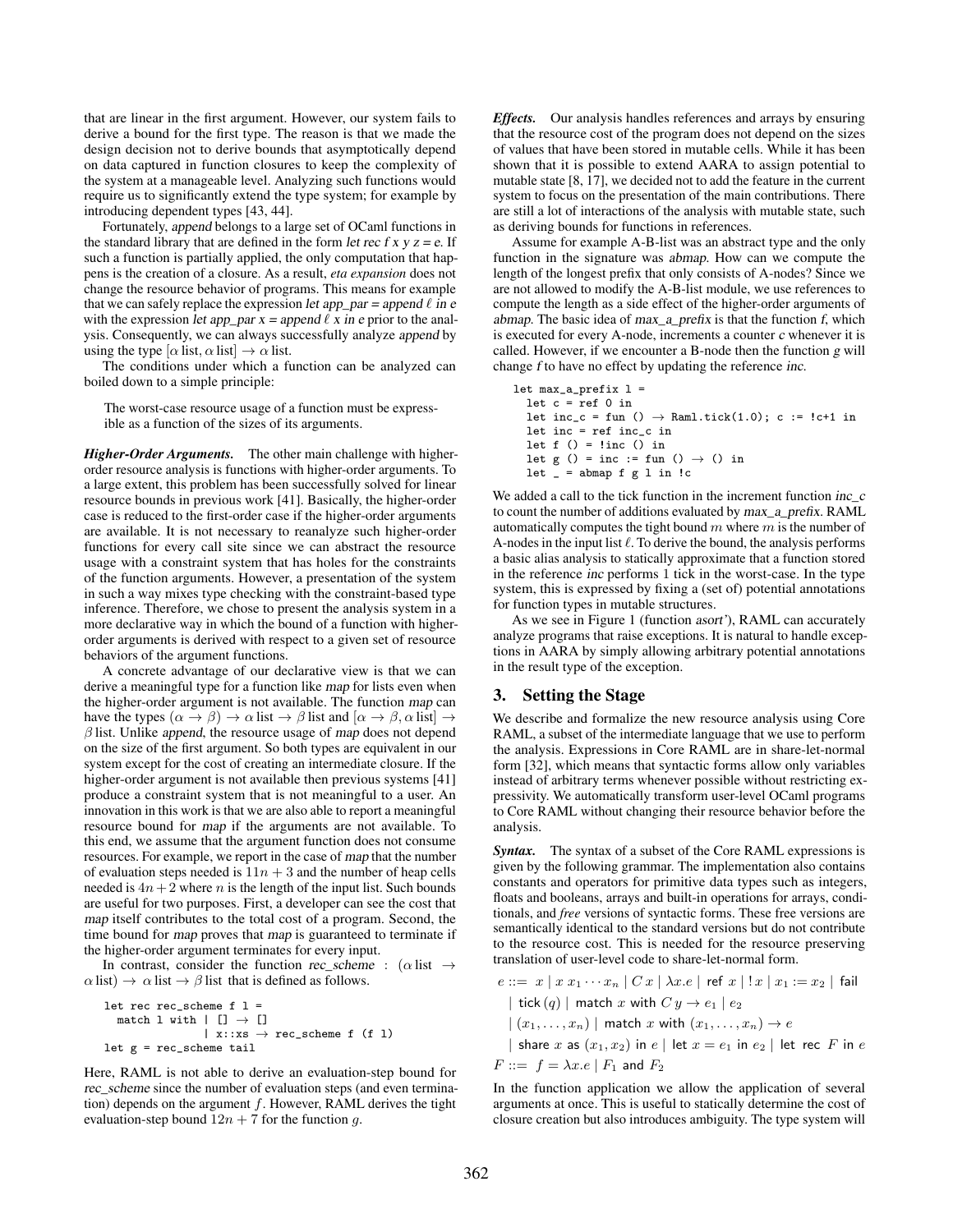$$
\frac{S \neq \cdot \quad H(\ell) = (\lambda x.e, V') \quad V(x_1): \cdots : V(x_n), V, H_M \vdash x \Downarrow \ell \mid (q, q') \quad S, V', H_M \vdash \lambda x.e \Downarrow w \mid (p, p')}{S, V, H_M \vdash x x_1 \cdots x_n \Downarrow w \mid M_n^{\text{app.}}(q, q') \cdot (p, p')} \quad (E:APPAPP)
$$
\n
$$
\frac{V(x_1): \cdots : V(x_n), V, H_M \vdash x \Downarrow w \mid (q, q')}{\cdot, V, H_M \vdash x x_1 \cdots x_n \Downarrow w \mid M_n^{\text{app.}}(q, q')} \quad (E:APP)
$$
\n
$$
\frac{S \neq \cdot \quad H(V(x)) = (\lambda x.e, V') \quad S, V', H_M \vdash \lambda x.e \Downarrow w \mid (q, q')}{S, V, H_M \vdash x \Downarrow w \mid M^{\text{var.}}(q, q')} \quad (E: VARP)
$$
\n
$$
\frac{V(x) = \ell}{\cdot, V, H_M \vdash x \Downarrow (\ell, H) \mid M^{\text{var.}}} \quad \frac{S, V[x \mapsto \ell], H_M \vdash e \Downarrow w \mid (q, q')}{\ell::S, V, H_M \vdash \lambda x.e \Downarrow w \mid M^{\text{bind.}}(q, q')} \quad (E: ABSBIND) \quad \frac{H' = H, \ell \mapsto (\lambda x.e, V)}{\cdot, V, H_M \vdash \lambda x.e \Downarrow (\ell, H') \mid M^{\text{abs}}} \quad (E: ABSCLOS)
$$

Figure 2. Selected rules of the operational big-step semantics.

determine if an expression like  $f(x_1, x_2)$  is parsed as  $(f(x_1, x_2))$  or  $(f x_1) x_2$ . The sharing expressions share x as  $(x_1, x_2)$  in e is not standard and used to explicitly introduce multiple occurrences of a variable. It binds the free variables  $x_1$  and  $x_2$  in e. The expression fail is used to raise exceptions. The expression  $tick(q)$  contains a floating point constant  $q$ . It can be used with the tick metric to specify a constant cost. A negative floating point number  $q$  means that resources become available.

*Big-Step Operational Cost Semantics.* The resource usage of RAML programs is defined by a big-step operational cost semantics. The semantics has three interesting non-standard features. First, it measures (or defines) the resource consumption of the evaluation of a RAML expression by using a resource metric that defines a constant cost for each evaluation step. If this cost is negative then resources are returned. Second, it models terminating and diverging executions by inductively describing finite subtrees of infinite execution trees. Third, it models OCaml's stack-based mechanism for function application, which avoids creation of intermediate function closure, similar to the ZINC abstract machine (ZAM) [45].

Since we also consider resources like memory that can become available during an evaluation, we have to track the *high-water mark* of the resource usage, that is, the maximal number of resource units that are simultaneously used during an evaluation. To derive a highwater mark of a sequence of evaluations from the high-water marks of the sub evaluations one has to also take into account the number of resource units that are available after each sub evaluation.

Figure 2 contains selected big-step operational evaluation rules. They define an evaluation judgment of the form

$$
S, V, H M \vdash e \Downarrow (\ell, H') \mid (q, q') .
$$

It expresses the following. If the resource metric  $M$ , the argument stack  $S$ , the environment  $V$ , and the initial heap  $H$  are given then the expression e evaluates to the location  $\ell$  and the new heap  $H'$ . The evaluation of e needs  $q \in \mathbb{Q}_0^+$  resource units (high-water mark) and after the evaluation there are  $q' \in \mathbb{Q}_0^+$  resource units available. The actual resource consumption is then  $\delta = q - q'$ . The quantity  $\delta$ is negative if resources become available during the execution of e.

There are two other behaviors that we have to express in the semantics: failure (i.e., array access outside array bounds) and divergence. To this end, our semantic judgement not only evaluates expressions to values but also to an error  $\perp$  and to incomplete computations expressed by ◦. The judgement has the general form

$$
S, V, H_M \vdash e \Downarrow w \mid (q, q') \quad \text{where} \quad w ::= (\ell, H) \mid \bot \mid \circ .
$$

Intuitively, this evaluation statement expresses that the high-water mark of the resource consumption after some number of evaluation steps is q and there are currently  $q'$  resource units left. A resource metric  $M : K \times \mathbb{N} \to \mathbb{Q}$  defines the resource consumption in each evaluation step of the big-step semantics where  $K$  is the set of syntactic forms. We write  $M_n^k$  for  $M(k, n)$  and  $M^k$  for  $M(k, 0)$ . The parameter  $n$  can be used to express the cost for steps that have different costs for different types (e.g., creating an n-tuple).

It is handy to view the pairs  $(q, \bar{q}')$  in the evaluation judgments as elements of a monoid  $\mathcal{Q} = (\mathbb{Q}_0^+ \times \mathbb{Q}_0^+, \cdot)$ . The neutral element is  $(0, 0)$ , which means that resources are neither needed before the evaluation nor returned after the evaluation. The operation  $(q, q') \cdot (p, p')$  defines how to account for an evaluation consisting of evaluations whose resource consumptions are defined by  $(q, q')$ and  $(p, p')$ , respectively. We define

$$
(q, q') \cdot (p, p') = \begin{cases} (q + p - q', p') & \text{if } q' \le p \\ (q, p' + q' - p) & \text{if } q' > p \end{cases}
$$

If resources are never returned (as with time) then we only have elements of the form  $(q, 0)$  and  $(q, 0) \cdot (p, 0)$  is just  $(q + p, 0)$ . We identify a rational number q with an element of  $Q$  as follows:  $q \ge 0$ denotes  $(q, 0)$  and  $q < 0$  denotes  $(0, -q)$ . This notation avoids case distinctions in the evaluation rules since the constants  $M^K$  that appear in the rules can be negative.

For efficiency reasons, Inria's OCaml compiler evaluates function applications  $e e_1 \cdots e_n$  from right to left, that is, it starts with evaluating  $e_n$ . In this way, one can avoid the expensive creation of intermediate function closures. A naive implementation would create n function closures when evaluating the aforementioned expression: one for e, one for the application to the first argument, etc. By starting with the last argument, we are able to put the results of the evaluation on an argument stack and access them when we encounter a function abstraction during the evaluation. In this case, we do not create a closure but simply bind the value on the stack to the name in the abstraction.

In the rules in Figure 2, we use a stack  $S$  on which we store the locations of function arguments. The only rules that push locations to S are E:APP and E:APPAPP. To pop locations from the stack we modify the leaf rules that can return a function closure, namely, the rules E:VAR and E:ABS for variables and lambda abstractions: Whenever we would return a function closure  $(\lambda x.e, V)$  we inspect the argument stack  $S$ . If  $S$  contains a location  $\ell$  then we pop it from the stack  $S$ , bind it to the argument  $x$ , and evaluate the function body e in the new environment  $V[x \mapsto \ell]$ . This is defined by the rule E:ABSBIND and indirectly by the rule E:VARAPP.

As mentioned, these evaluation rules are a big-step version of ZAM. The benefit of using a big-step semantics is that the rules are closer to the resource-aware type rules in Section 6 and simplify the soundness proof of the type system (Theorem 1). Details such as differences between *eval-apply* and *push-enter* or ZAM and ZAM2 [46] are not modeled in the cost semantics. However, they can be accounted for by using different cost metrics. The stackbased type system we present in Section 4 performs the analysis needed for implementing eval-apply, which is also implemented by the OCaml compiler. This enables us to statically account for the cost of eval-apply in the resource-annotated type system. So our built-in cost metric for evaluation steps also models eval-apply despite the semantics being closer to push-enter.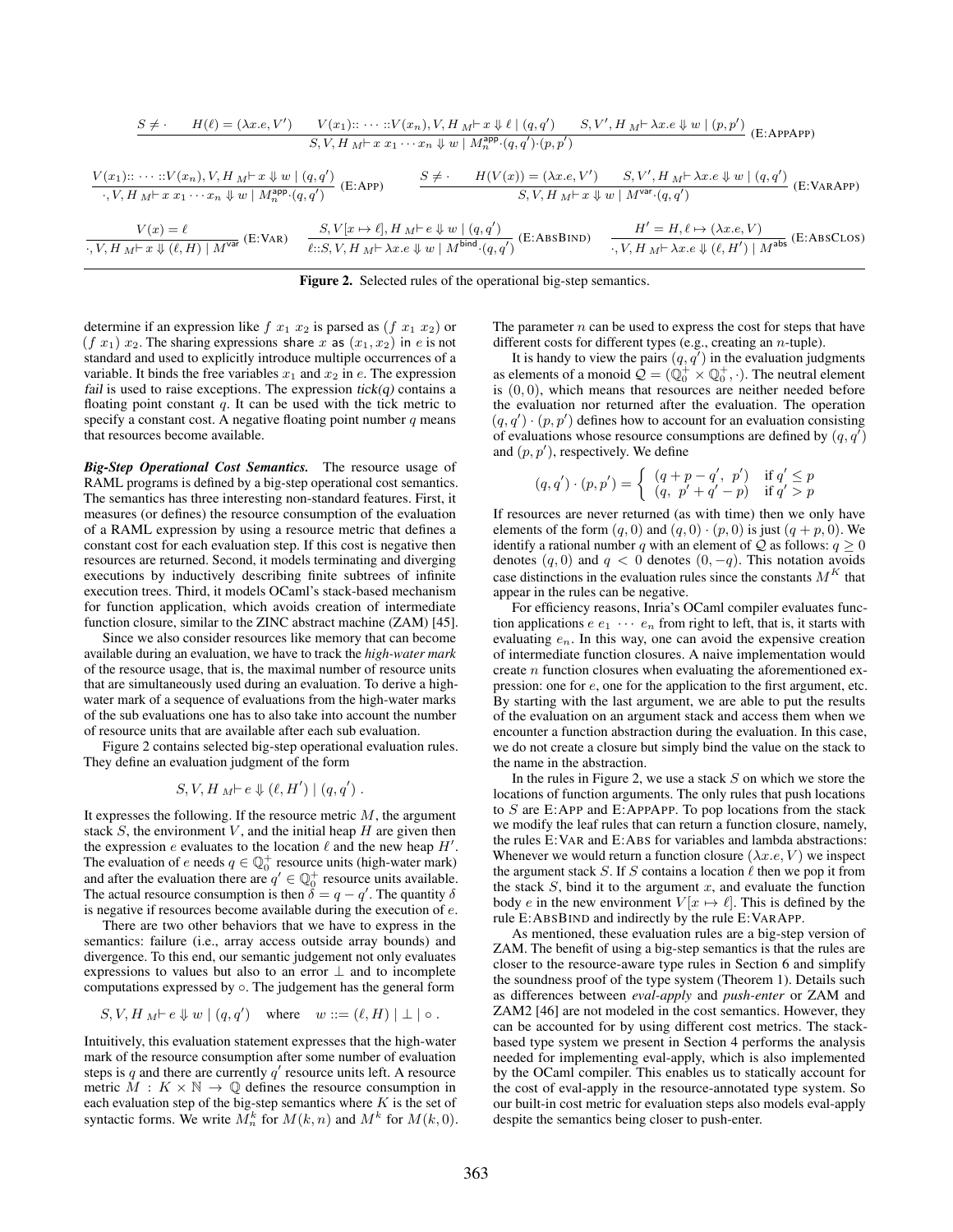$$
\frac{\Sigma; \Gamma \vdash \lambda x \cdot e : T}{\Sigma; x : [T_1, \dots, T_n] \to T, x_1 : T_1, \dots, x_n : T_n \vdash x x_1 \cdots x_n : T} (\text{T:APP}) \qquad \frac{\Sigma; \Gamma \vdash \lambda x \cdot e : T}{\Sigma; \Gamma \vdash \lambda x \cdot e : \Sigma \to T} (\text{T:ABsPop}) \qquad \frac{\Sigma; \Gamma, x : T_1 \vdash e : T_2}{T_1 : \Sigma; \Gamma \vdash \lambda x \cdot e : T_2} (\text{T:ABsPUSH})
$$
\n
$$
\frac{\Sigma; \Gamma, x : T_1 \vdash e : T_2}{\Sigma; x : [T_1, \dots, T_n] \to \Sigma \to T, x_1 : T_1, \dots, x_n : T_n \vdash x x_1 \cdots x_n : T} (\text{T:APPUSH}) \qquad \frac{\Sigma; \Gamma \vdash \lambda x \cdot e : T}{\Sigma; x : T \vdash x : T} (\text{T:VAR}) \qquad \frac{\Sigma; \Gamma, x : T_1 \vdash e : T_2}{\Sigma; x : \Sigma \to T \vdash x : T} (\text{T:VARPUSH})
$$

Figure 3. Selected rules of the affine stack-based type system.

All evaluation rules and more details about the semantics can be found the companion technical report [33].

*Example Evaluation.* We use the running example defined in Figure 1 to illustrate how the operational cost semantics works. We use the metric *steps* which assigns cost 1 to every evaluation step and the metric *tick* which assigns cost 0 to every evaluation step except Raml.tick(q).

Let abs  $\equiv$  Acons ([1;2], Bcons (3, Bcons (4, Nil))) is a A-B-list and let  $e_1$  the expression that arises by concatenating the expression asort ( $>$ ) abs to the code in Figure 1. Then for every H and V there exists H' and  $\ell$  such that  $\cdot$ ,  $\overline{V}$ ,  $H$ <sub>tick</sub> $\vdash e_1 \Downarrow (\ell, H') \mid (0, 0)$  and  $\cdot$ ,  $V$ ,  $H$  steps<sup> $\vdash e_1 \Downarrow (\ell, H') \mid (186, 0)$ . Moreover,  $\cdot$ ,  $V$ ,  $H$  steps $\vdash e_1 \Downarrow \ell$ </sup>  $\circ$  |  $(n, 0)$  for every  $n < 186$ . Let  $e_2$  be the expression that results from appending btick abs to the code in Figure 1. Then for every H and V there exists H' and  $\ell$  such that  $\cdot$ ,  $\overline{V}$ ,  $H$ <sub>tick</sub> $\vdash$   $e_2 \Downarrow (\ell, H')$  $(5, 0)$  and  $\cdot$ , V, H tick<sup> $\vdash$ </sup> e<sub>2</sub>  $\Downarrow \circ | (n, 0)$  for every  $n \in \{2.5, 0\}$ .

## 4. Stack-Based Type System

In this section, we introduce a type system that is a refinement of OCaml's type system and mirrors the argument stack in the semantics. We define simple types as

$$
T ::= \text{unit} \mid X \mid T \text{ ref} \mid T_1 * \cdots * T_n \mid [T_1, \ldots, T_n] \to T
$$

$$
\mid \mu X. \langle C_1 : T_1 * X^{n_1}, \ldots, C_k : T_k * X^{n_k} \rangle
$$

Bracket function types  $[T_1, \ldots, T_n] \rightarrow T$  correspond to the standard function type  $T_1 \rightarrow \cdots \rightarrow T_n \rightarrow T$ . The meaning of  $[T_1, \ldots, T_n] \rightarrow T$  is that the function is applied to its first n arguments at the same time. The type  $T_1 \rightarrow \cdots \rightarrow T_n \rightarrow T$  indicates that the function is applied to its first  $n$  arguments one after another. These two uses of a function can result in a very different resource behavior. For instance, in the latter case we have to create  $n-1$  function closures. Also we have  $n$  different costs to account for: the evaluation cost after the first argument is present, the cost of the closure when the second argument is present, etc. Of course, it is possible that a function is used in different ways in a program. We account for that with let polymorphism. Also note that  $[T_1, \ldots, T_n] \to T$ still describes a curried function while  $T_1 * \cdots * T_n \to T$  describes an uncurried function with  $n$  arguments.

For inductive types  $\mu X \, \langle C_1 : U_1, \ldots, C_k : U_k \rangle$  we require that every constructor has a type  $U_i = T_i * X^{n_i}$  such that  $T_i$  does not contain type variables, including X. The type  $X^n$  is simply the n-element product type  $X \times \cdots \times X$ . This makes it possible to track costs that depend on size parameters of values of such types. It is of course possible to allow arbitrary inductive types and not to track cost that depends on the size of data structures of other types. For a constructor type  $C: T^*X^n$  we sometimes write  $C: (T, n)$ . We say that  $T$  is the node type and  $n$  is the branching number of the constructor C.

*Let Polymorphism and Sharing.* Following the design of the resource-aware type system, our simple type system is affine. That means that a variable in a context can be used at most once in an expression. However, we enable multiple uses of a variable with the sharing expression share x as  $(x_1, x_2)$  in e that denotes that x can be used twice in e using the (different) names  $x_1$  and  $x_2$ . For input programs we allow multiple uses of a variable  $x$  in an expression  $e$  in RAML. We then add sharing terms and remove multiple uses of variables before the analysis.

Interestingly, this mechanism is closely related to let polymorphism. To see this relation, first note that our type system is polymorphic but that a value can only be used with a single type in an expression. In practice, that would mean for instance that we have to define a different map function for every list type. A simple and well-known solution to this problem that is often applied in practice is let polymorphism. In principle, let polymorphism replaces variables with their definitions before type checking. For our map function, we would type the expression  $[\text{map} \rightarrow e_{\text{map}}]e$  instead of typing the expression let map =  $e_{\text{map}}$  in  $e$ .

It would be possible to treat sharing of variables in a similar way as let polymorphism. But if we start from an expression let  $x = e_1$  in  $e_2$  and replace the occurrences of x in the expression  $e_2$  with  $e_1$  then we also change the resource consumption of the evaluation of  $e_2$  because we evaluate  $e_1$  multiple times. Interestingly, this problem coincides with the treatment of let polymorphism for expressions with side effects (the so called value restriction).

In RAML, we support let polymorphism for function closures only. Assume we have a function definition let  $f = \lambda x.e<sub>f</sub>$  in e that is used twice in e. Then the usual approach to enable the analysis in our system would be to use sharing

let 
$$
f = \lambda x.e_f
$$
 in share f as  $(f_1, f_2)$  in  $e'$ .

To enable let polymorphism, we will however define  $f$  twice and ensure that we only pay once for the creation of the closure and the let binding:

let 
$$
f_1 = \lambda x.e_f
$$
 in let  $f_2 = \lambda x.e_f$  in  $e'$ 

The functions  $f_1$  and  $f_2$  can now have different types.

*Type Judgements.* Type judgements have the form  $\Sigma$ ;  $\Gamma \vdash e : T$ where  $\Sigma = T_1, \ldots, T_n$  is a list of types,  $\Gamma : Var \to \mathcal{T}$  is a type context that maps variables to types,  $e$  is an expression, and  $T$  is a (simple) type. The intuitive meaning (which is formalized in the TR) is as follows. Given an evaluation environment that matches the type context  $\Gamma$  and an argument stack that matches the type stack  $\Sigma$ then  $e$  evaluates to a value of type  $T$  (or does not terminate).

Even though function types can have multiple forms, a welltyped expression often has a unique type (in a given type context). This type is derived from the way a function is used. For instance, we have  $\lambda f \cdot \lambda x \cdot \lambda y \cdot f x y : ([T_1, T_2] \to T) \to T_1 \to T_2 \to T$  and  $\lambda f.\lambda x.\lambda y. (f x) y : (T_1 \rightarrow T_2 \rightarrow T) \rightarrow T_1 \rightarrow T_2 \rightarrow T$ , and the types of the higher-order arguments are both unique.

A type  $T$  of an expression  $e$  has a unique type derivation that produces a type judgement  $\cdot, \Gamma \vdash e : T$  with an empty type stack. We call this a *closed type judgement* for e. If T is a function type  $\Sigma \rightarrow T'$  then there is a second type derivation for e that we call an *open type derivation*. It derives the *open type judgement*  $\Sigma; \Gamma \vdash e : T'$  where  $|\Sigma| > 0$ .

Open and closed type judgements are *not* interchangeable. An open type judgement  $\Sigma$ ;  $\Gamma \vdash e : T$  can only appear in a derivation with an open root of the form  $\Sigma', \Sigma, \Gamma \vdash e : T$ , or in a subtree of a derivation whose root is a closed judgement of the form  $\cdot; \Gamma \vdash e : \Sigma'', \Sigma \rightarrow T$  where  $|\Sigma''| > 0$ . In other words, in an open derivation  $\Sigma$ ;  $\Gamma \vdash e : T$ , the expression e is a function that has to be applied to  $n > |\Sigma|$  arguments at the same time. In a given type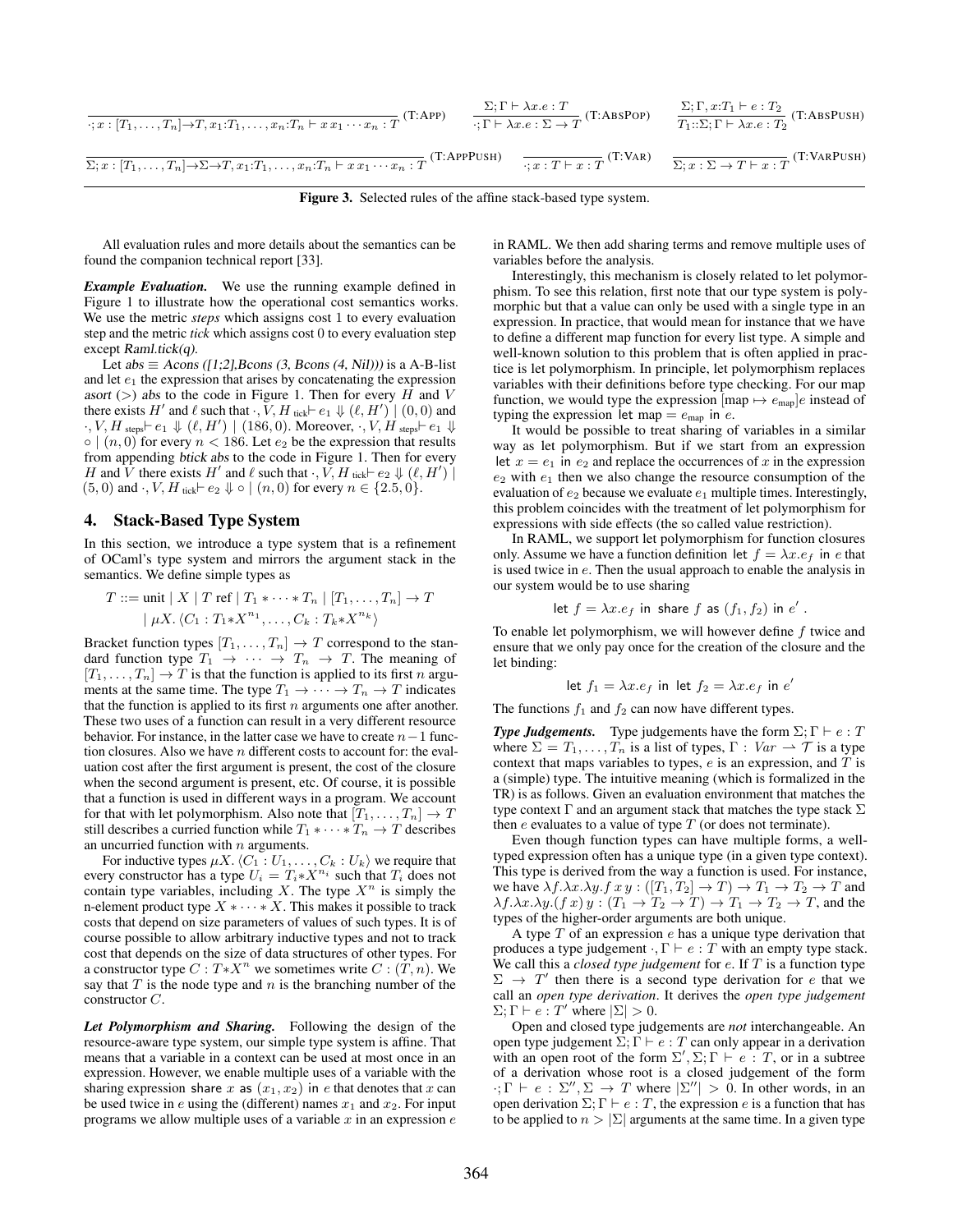context and for a fixed function type, a well-typed expression has at most one open type derivation.

**Type Rules.** Figure 3 presents some type rules that modify the type stack. There is a close correspondence between the evaluation rules and the type rules in the sense that every evaluation rule corresponds to exactly one type rule. For every leaf rule that can return a function type (e.g., T:APP), we add a second rule that derives the equivalent open type (e.g., T:APPPUSH). The rules that directly control the shape of the function types are T:ABSPUSH and T:ABSPOP for lambda abstraction. While the other rules are (deterministically) syntax driven, the rules for lambda abstraction introduce a choice that shapes function types.

All type rules, lemmas, and additional details about the stackbased type system can be found the TR [33].

#### 5. Multivariate Resource Polynomials

We now define the set of resource polynomials which is the search space of our automatic resource bound analysis. A resource polynomial  $p: \llbracket T \rrbracket \to \mathbb{Q}^+_0$  maps a semantic value of some simple type  $T$  to a non-negative rational number. The definition of the set of resource polynomials for each type  $T$  is one of our main contributions. The right choice of resource polynomials is the basis for obtaining an analysis system that is simple, expressive, and allows for type inference via LP solving.

A key insight that we use is that the static type information we have gives us important hints on how values of a given type can be used in a program. An analysis of typical polynomial computations operating on a list  $[a_1, \ldots, a_n]$  shows that they often consist of operations that are executed for every k-tuple  $(a_{i_1}, \ldots, a_{i_k})$  with  $1 \leq i_1 < \cdots < i_k \leq n$ . Simple examples are linear map operations that perform some operation for every  $a_i$  or sorting algorithms that perform comparisons for every pair  $(a_i, a_j)$  with  $1 \leq i < j \leq n$  in the worst case.

In this article, we generalize this observation to user-defined treelike data structures. In lists of different node types with constructors  $C_1, C_2$  and  $C_3$ , a linear computation is for instance often carried out for all  $C_1$ -nodes, all  $C_2$ -nodes, or all  $C_1$  and  $C_3$  nodes. In general, a typical polynomial computation is carried out for all tuples  $(a_1, \ldots, a_k)$  such that  $a_i$  is a list element with constructor  $C_j$  for some j and  $a_i$  appears in the list before  $a_{i+1}$  for all i.

*Semantics of Types and Well-Formed Environments.* For each simple type  $\overline{T}$  we inductively define a set  $\llbracket T \rrbracket$  of values of type  $T$ . Inductive types are interpreted as trees, numbers as numbers, and other types as leaves (we are not interested in their domain).

$$
\begin{aligned}\n[\![X]\!] &= Loc \\
[\![\text{unit}]\!] &= \{()\} \\
[\![T \text{ ref}]\!] &= \{R(a) \mid a \in [\![T]\!]\} \\
[\![\Sigma \to T]\!] &= \{(\lambda x.e, V) \mid \exists \Gamma \ldotp H \models V:\Gamma \wedge \cdot; \Gamma \vdash \lambda x.e: \Sigma \to T\} \\
[\![T_1 \ast \cdots \ast T_n]\!] &= [\![T_1]\!] \times \cdots \times [\![T_n]\!] \\
[\![B]\!] &= Tr(B) \text{ if } B = \langle C_1:(T_1, n_1), \ldots, C_n:(T_k, n_k)\rangle\n\end{aligned}
$$

Here,  $\mathcal{T} = Tr(\langle C_1:(T_1,n_1),\ldots,C_n:(T_k,n_k)\rangle)$  is the set of trees  $\tau$  with node labels  $C_1, \ldots, C_k$  which are inductively defined as follows. If  $i \in \{1, \ldots, k\}$ ,  $a_i \in [T_i]$ , and  $\tau_j \in \mathcal{T}$  for all  $1 \leq j \leq n_i$  then  $C_i(a_i, \tau_1, \ldots, \tau_{n_i}) \in \mathcal{T}$ .

If H is a heap,  $\ell$  is a location, A is a type, and  $a \in \llbracket A \rrbracket$  then we write  $H \models \ell \mapsto a : A$  to mean that  $\ell$  defines the semantic value  $a \in [A]$  when pointers are followed in H in the obvious way. We write  $H \models \ell : A$  to indicate that there exists a, necessarily unique, semantic value  $a \in [A]$  so that  $H \models \ell \mapsto a : A$ . We pointwise extend this to argument stacks and environments and write  $H \models V : \Gamma$  and  $H \models S : \Sigma$ . The concepts are formally defined in the TR [33].

*Base Polynomials and Indices.* The two key notions of this section are base polynomials and indices. They formalize the in-

$$
\frac{\forall i : p_i \in P(T_i)}{\lambda a. 1 \in P(T)}
$$
\n
$$
\frac{\forall i : p_i \in P(T_i)}{\lambda \vec{a}.\prod_{i=1,...,k} p_i(a_i) \in P(T_1 * \cdots * T_k)}
$$
\n
$$
\frac{B}{C} = \langle C_1 : (T_1, n_1), \dots, C_m : (T_m, n_m) \rangle
$$
\n
$$
\frac{\overline{C}}{\lambda b} = \frac{[C_{j_1}, \dots, C_{j_k}] \quad \forall i : p_i \in P(T_{j_i})}{\forall i : p_i(a_i) \in P(B)}
$$
\n
$$
\frac{\overline{C}}{\overline{C} \cap B(\overline{C}, b)} = 1, \dots, k}
$$



$$
\frac{\forall j : I_j \in \mathcal{I}(T_j)}{\tau \cdot I_j \cdot \tau \cdot I_k} \n\frac{\forall j : I_j \in \mathcal{I}(T_j)}{\tau \cdot I_j, \dots, \tau \cdot I_k} \n\frac{B = \langle C_1 : (T_1, n_1), \dots, C_m : (T_m, n_m) \rangle \quad \forall i : I_{j_i} \in \mathcal{I}(T_{j_i})} \n\frac{\langle I_j, C_{j_1}, \dots, C_m : (T_m, n_m) \rangle}{\tau \cdot I_k, C_{j_k}} \n\frac{\forall i : I_{j_i} \in \mathcal{I}(T_{j_i})} \n\frac{\langle T_i, C_{j_1}, \dots, C_m : (T_m, n_m) \rangle}{\tau \cdot I_k, \tau \cdot I_k} \n\frac{\langle T_i, C_{j_1}, \dots, C_m : (T_m, n_m) \rangle}{\tau \cdot I_k, \tau \cdot I_k} \n\frac{\langle T_i, C_{j_1}, \dots, C_m : (T_m, n_m) \rangle}{\tau \cdot I_k, \tau \cdot I_k} \n\frac{\langle T_i, C_{j_1}, \dots, C_m : (T_m, n_m) \rangle}{\tau \cdot I_k, \tau \cdot I_k} \n\frac{\langle T_i, C_{j_1}, \dots, C_m : (T_m, n_m) \rangle}{\tau \cdot I_k, \tau \cdot I_k} \n\frac{\langle T_i, C_{j_1}, \dots, C_m : (T_m, n_m) \rangle}{\tau \cdot I_k, \tau \cdot I_k} \n\frac{\langle T_i, C_{j_1}, \dots, C_m : (T_m, n_m) \rangle}{\tau \cdot I_k, \tau \cdot I_k} \n\frac{\langle T_i, C_{j_1}, \dots, C_m : (T_m, n_m) \rangle}{\tau \cdot I_k, \tau \cdot I_k} \n\frac{\langle T_i, C_{j_1}, \dots, C_m : (T_m, n_m) \rangle}{\tau \cdot I_k, \tau \cdot I_k} \n\frac{\langle T_i, C_{j_1}, \dots, C_m : (T_m, n_m) \rangle}{\tau \cdot I_k, \tau \cdot I_k} \n\frac{\langle T_i, C_{j_1}, \dots, C_m : (T_m, n_m) \rangle}{\tau \cdot I_k, \tau \cdot I_k} \n\frac{\langle T_i, C_{j_1}, \dots, C_m : (T_m, n_m) \rangle}{\tau \cdot I_k, \tau \cdot I_k} \n\frac{\langle T_i, C_{j_1}, \
$$



tuition that has been described at the beginning of this section. While the definitions are succinct and simple, they define a very rich structure that has important closure properties. First, base polynomials are non-negative. Second, they are closed under the discrete difference operators  $\Delta_i$  where  $\Delta_i$  p is defined through  $\Delta_i p(x_1, \ldots, x_n) = p(x_1, \ldots, x_i + 1, \ldots, x_n) - p(x_1, \ldots, x_n).$ In Figure 4, we define for each simple type  $T$  a set  $P(T)$  of functions  $p : T \to \mathbb{N}$  that map values of type T to natural numbers.

The *resource polynomials* for type T are then given as non-negative rational linear combinations of these *base polynomials*.

Let  $B = \langle C_1 : (T_1, n_1), \ldots, C_m : (T_m, n_m) \rangle$  be an inductive type. Let  $C = [C_{j_1}, \ldots, C_{j_k}]$  and  $b \in [B]$ . We define a set  $\tau_B(\overline{C}, b)$  of k-tuples as follow:  $\tau_B(\overline{C}, b)$  is the set of k-tuples  $(a_1, \ldots, a_k)$  such that  $C_{j_1}(a_1, \vec{b}_1), \ldots, C_{j_k}(a_k, \vec{b}_k)$  are nodes in the tree  $b \in [\![B]\!]$  and  $C_{j_1}(a_1, \vec{b}_1) <_{\text{pre}} \cdots <_{\text{pre}} C_{j_k}(a_k, \vec{b}_k)$  for the pre-order  $\lt_{pre}$  on b. Like in the lambda calculus, we use the notation  $\lambda a. e(a)$  for the anonymous function that maps an argument a to the natural number that is defined by the expression  $e(a)$ . Every set  $P(T)$  contains the constant function  $\lambda a$ . 1. In the case of an inductive data type B this constant function arises also for  $\overline{C} = []$ (one element sum, empty product).

To refer to the base polynomials in a systematic way we use indices to enumerate them. In Figure 5, we inductively define for each simple type T a set of *indices*  $\mathcal{I}(T)$ . For tuple types  $T_1 * \cdots * T_k$ we identify the index  $\star$  with the index  $(\star, \ldots, \star)$ . Similarly, we identify the index  $\star$  with the index  $\parallel$  for inductive types.

Let T be a base type. For each index  $i \in \mathcal{I}(T)$ , we define a base polynomial  $p_i : ||T|| \to \mathbb{N}$  as follows.

$$
p_{\star}(a) = 1
$$
  

$$
p_{(I_1,...,I_k)}(a_1,...,a_k) = \prod_{j=1,...,k} p_{I_j}(a_j)
$$
  

$$
p_{[\langle I_1, C_1 \rangle,...,\langle I_k, C_k \rangle]}(b) = \sum_{\vec{a} \in \tau_B([\langle C_1,...,\langle C_k \rangle],b)} \prod_{j=1,...,k} p_{I_j}(a_j)
$$

*Examples.* To illustrate the definitions, we construct the set of base polynomials for different data types.

(a) We first consider the inductive type singleton that has only one constructor without arguments.

$$
singleton = \mu X \langle Nil : unit \rangle
$$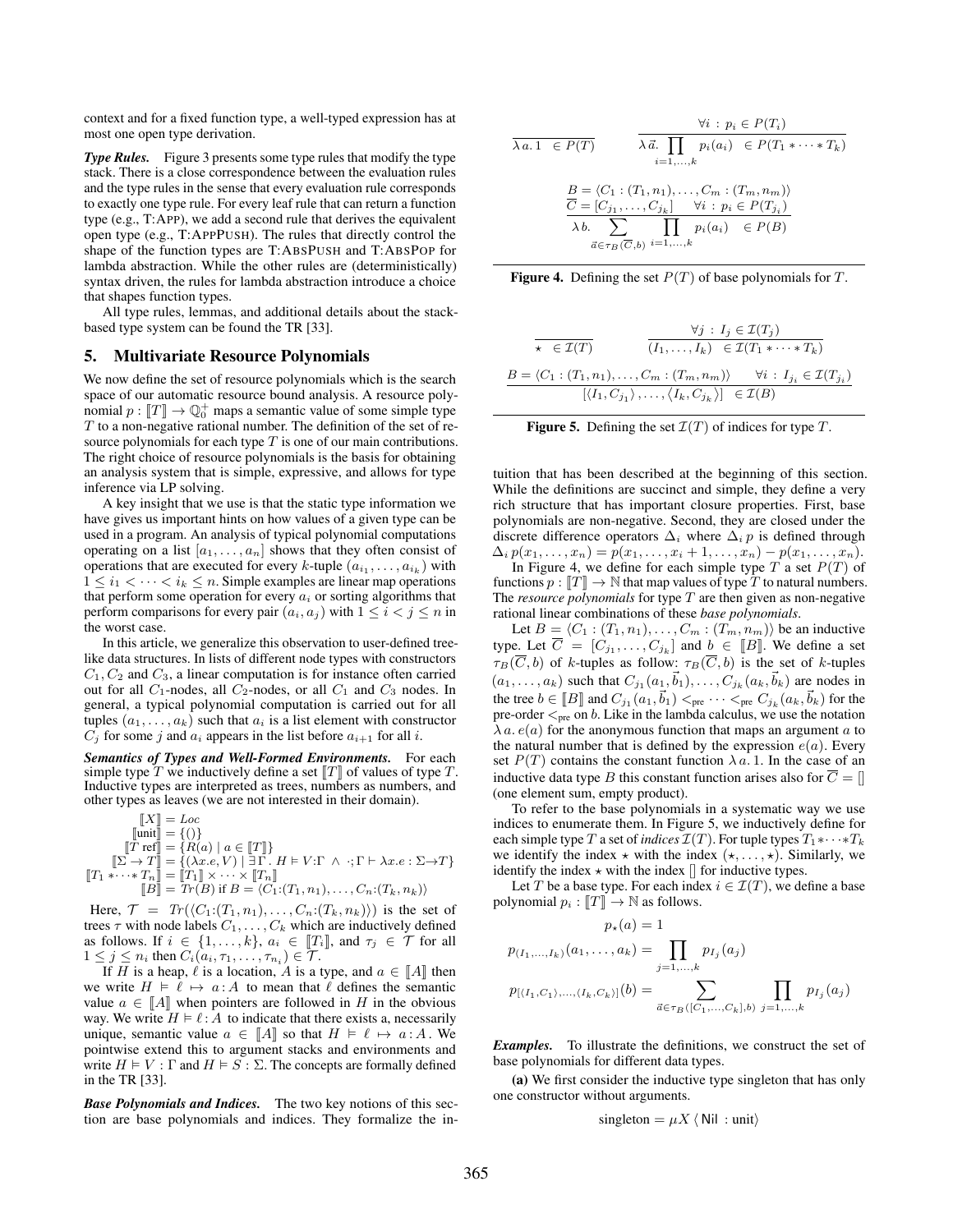Then we have

 $\llbracket \text{singleton} \rrbracket = \{ \text{Nil}(()) \}$  and  $P(\text{singleton}) = \{ \lambda \, a. 1, \lambda \, a. 0 \}.$ 

To see why, consider the set  $\mathcal{T}(C) = \tau_{\text{singleton}}(C, \text{ Nil } (())$  for different list of tuples of constructors C. If  $|C| > 1$  then  $\mathcal{T}(C) = \emptyset$ because the tree  $Nil$  (()) does not contain any tuples of size 2. Thus we have  $p_{\left[\langle I_1,C_1\rangle,\ldots,\langle I_k,C_k\rangle\right]}($  Nil $\left(\begin{pmatrix}0\end{pmatrix}\right) = 0$  in this case (empty sum). The only remaining constructor lists  $\overline{C}$  are  $[]$  and [Nil]. As always  $p_{\parallel}(\text{Nil}(()) ) = 1$  (singleton sum). Furthermore  $p_{\left[\langle \star, \text{Nil}\rangle\right]}(\text{Nil}\left(\begin{pmatrix}i\end{pmatrix})\right) = 1$  because  $\tau_{\text{singleton}}([\text{Nil}\left[\begin{pmatrix}i\end{pmatrix}, \text{Nil}\left(\begin{pmatrix}j\end{pmatrix}\right)\right) =$ { Nil (())} and  $P(\text{unit}) = \{\lambda a. 1\}$ .

(b) Let us now consider the usual sum type

$$
sum(T_1, T_2) = \mu X \langle \text{Left} : T_1, \text{Right} : T_2 \rangle.
$$

Then  $[\text{sum}(T_1, T_2)] = {\text{Left}(a) | a \in [T_1]} \cup {\text{Right}(b) | b \in$  $[T_2]$ . If we define

$$
\sigma_C(p)(C'(a)) \begin{cases} p(a) & \text{if } C = C' \\ 0 & \text{otherwise} \end{cases}
$$

then  $P(\text{sum}(T_1, T_2)) = {\lambda x.1, \lambda x.0} \cup {\sigma_{\text{Left}}(p) | p \in P(T_1)} \cup$  $\{\sigma_{\text{Right}}(p) \mid p \in P(T_2)\}.$ 

(c) The next example is the list type

$$
list(T) = \mu X \langle \text{Cons} : T \ast X, \text{Nil} : \text{unit} \rangle \ .
$$

Then  $\left[\text{list}(T)\right] = \{ \text{Nil}(())\}$ , Cons $(a_1, \text{Nil}(())), \ldots \}$  and we write

$$
[\![\mathsf{list}(T)]\!] = \{ [\![\,,[a_1],[a_1,a_2],\dots \mid a_i \in [\![T]\!] \}.
$$

We then have  $\tau_{list}([Cons], [a_1, \ldots, a_n]) = \{a_1, \ldots, a_n\}$  and  $\tau_{\text{list}}([ \text{Cons, Cons}], [a_1, \ldots, a_n]) = \{ (a_i, a_j) \mid 1 \leq i < j \leq n \}.$ Let now  $\overline{C} = [\textsf{Cons}, \dots, \textsf{Cons}]$  or  $\overline{C} = [\textsf{Cons}, \dots, \textsf{Cons}, \textsf{Nil}]$ for lists of length k and  $k + 1$ , respectively. Then we have  $\tau_{\text{list}}(C, [a_1, \ldots, a_n]) = \{ (a_{i_1}, \ldots, a_{i_k}) \, \mid \, 1 \leq i_1 < \cdots < i_k \leq n \}.$ On the other hand,  $\tau_{\text{list}}(D, [a_1, \ldots, a_n]) = \emptyset$  if  $D = \text{Nil} :: D'$ for some  $\overline{D'} \neq []$ . Since  $\sum_{\vec{a} \in \tau_{\text{list}}(\overline{C}, [a_1,...,a_n])} 1 = \binom{n}{k}$  and  $\lambda a. 1 \in P(T)$ , we have  $\{\lambda b. \binom{|b|}{n} \mid n \in \mathbb{N}\} \subseteq P(\text{list}(T))$ .

(d) Consider a list type with two different Cons-nodes (as in the running example in Figure 1):

$$
list2(T_1, T_2) = \mu X \langle C_1 : T_1 * X, C_2 : T_2 * X, Nil : unit \rangle
$$

Then we write  $[\text{list2}(T_1, T_2)] = \{[], [a_1], [a_1, a_2], \dots \mid a_i \in$  $(\{C_1\} \times \llbracket T_1 \rrbracket) \cup (\{C_2\} \times \llbracket T_2 \rrbracket)\}.$  Let  $b = [b_1, \ldots, b_n]$ . We have for example  $\tau_{\text{list2}}([{\sf C}_1],b) = \{b_1,\ldots,b_n \mid \forall i \, \exists a \, : \, b_i = ({\sf C}_1,a)\}$ and  $\tau_{\text{list2}}([C_1, C_2], [b_1, \ldots, b_n]) = \{(b_i, b_j) \mid \forall i, j \exists a, a' : b_i =$  $(C_1, a) \wedge b_j = (C_2, a') \wedge 1 \leq i < j \leq n$ .

If  $C = [C_1, \ldots, C_1]$  and  $|C| = k$  then  $\sum_{\vec{a} \in \tau_{\text{list2}}(\overline{C}, b)} 1 =$  $\binom{|b|c_1}{k}$  where  $|b|c_1$  denotes the number of  $C_1$ -nodes in the list b. Therefore we have  $\{\lambda b. \binom{|b|c_1}{n} \mid n \in \mathbb{N}\} \subseteq P(\text{list2}(T))$ and  $\{\lambda b. \binom{|b|_{C_2}}{n}\mid n \in \mathbb{N}\}\subseteq P(\text{list2}(T)).$  Now consider the set  $D$  of constructor lists  $\overline{D}$  such that  $D$  contains exactly  $k_1$ constructors  $C_1$  and  $k_2$  constructors  $C_2$ . If  $S = \bigcup_{\overline{D} \in \mathcal{D}} \tau_{\text{list2}}(D, b)$ then  $\sum_{\vec{a} \in S} 1 = \binom{|b|c_1}{k_1} \binom{|b|c_2}{k_2}$ . This means that such products of binomial coefficients are sums of base polynomials.

(e) Coinductive types like stream $(T) = \mu X \langle St : T * X \rangle$  are not inhabited in our language since we interpret them inductively. A data structure of such a type cannot be created since we allow recursive definitions only for functions.

*Spurious Indices.* The previous examples illustrate that for some inductive data structures, different indices encode the same resource polynomial. For example, for the type  $list(T)$  we have  $p_{\left[\langle \star, \text{Nil}\rangle\right]}(a) = p_{\parallel}(a) = 1$  for all lists a. Additionally, some indices encode a polynomial that is constantly zero. For the type list(T) this is for example the case for  $p_{\langle \star, Ni \rangle ::\overline{C}}$  if  $|\overline{C}| > 0$ . We call such indices *spurious*.

In practice, it is not beneficial to have spurious indices in the index sets since they slow down the analysis without being useful components of bounds. It is straightforward to identify spurious indices from the data type definition. The index  $\vert\langle I_1, C_1\rangle, \ldots, \langle I_k, C_k\rangle\rvert$  is for example spurious if  $k > 1$  and the branching number of  $C_i$  is 0 for an  $i \in \{1, ..., k-1\}$ .

**Resource Polynomials.** A resource polynomial  $p : \llbracket T \rrbracket \to \mathbb{Q}_0^+$ for a simple type  $T$  is a non-negative linear combination of base polynomials, i.e.,  $p = \sum_{i=1,\dots,m} q_i \cdot p_i$  for  $m \in \mathbb{N}$ ,  $q_i \in \mathbb{Q}_0^+$  and  $p_i \in P(T)$ . We write  $R(T)$  for the set of resource polynomials for the base type T.

*Example.* Consider again our running example from Figure 1. For the function abmap, we derived the evaluation-step bound  $3 + 12L + 12N$ . It corresponds to the following resource polynomial.  $12p_{(*,*,[(*, \text{Acons}')]}) + 12p_{(*,*,[(*, \text{Bcons}')]}) + 3p_{(*,*,[]}$ . For the function *asort'*, we derived the evaluation-step bound  $13 +$  $22KN + 13K^2N + 15N$ , which corresponds to the resource polynomial  $26p_{(\star, [(\{\star,\dots\},\{\star,\dots\})], \text{Acons}})$ ]) +  $35p_{(\star, [(\{\star,\dots\}), \text{Acons}\})]$  +  $15p_{(\star, [{\langle}[], \text{Acons} {\rangle}])} + 13p_{(\star, []}).$ 

*Selecting a Finite Index Set.* Every resource polynomial is defined by a finite number of base polynomials. In an implementation, we also have to fix a finite set of indices to make possible an effective analysis. The selection of the indices to track can be customized for each inductive data type and for every program. However, we currently allow the user only to select a maximal degree of the bounds.

## 6. Resource-Aware Type System

In the following, we give an overview of the resource-aware type system. All type rules—with detailed descriptions, details of the soundness proof, and additional explanations—have been included in the companion technical report [33].

*Type Annotations.* We use the indices and base polynomials to define type annotations and resource polynomials.

A *type annotation* for a simple type T is a family

$$
Q_T = (q_I)_{I \in \mathcal{I}(T)}
$$
 with  $q_I \in \mathbb{Q}_0^+$ 

We write  $Q(T)$  for the set of type annotations for type T.

An *annotated type* is a pair  $(A, Q)$  where  $Q$  is a type annotation for the simple type  $|A|$  where A and  $|A|$  are defined as follows.

$$
A ::= X \mid A \text{ ref} \mid A_1 * \cdots * A_n \mid \langle [A_1, \ldots, A_n] \to B, \Theta \rangle
$$
  
 
$$
\mid \text{unit} \mid \mu X. \langle C_1 : A_1 * X^{n_1}, \ldots, C_k : A_k * X^{n_k} \rangle
$$

 $|A|$  is the simple type that can be obtained from A by removing all type annotations from function types. A function type  $\langle [A_1, \ldots, A_n] \to B, \Theta \rangle$  is annotated with a set

$$
\Theta \subseteq \left\{ (Q_A, Q_B) \mid Q_A \in \mathcal{Q}(|A_1 \ast \cdots \ast A_n|) \land Q_B \in \mathcal{Q}(|B|) \right\}.
$$

The set  $\Theta$  can contain multiple valid resource annotations for arguments and the result of the function.

*Potential of Annotated Types and Contexts.* Let  $(A, Q)$  be an annotated type. Let H be a heap and let v be a value with  $H \models \ell \mapsto$ a : |A|. Then the annotation Q defines the *potential*

$$
\Phi_H(v:(A,Q)) = \sum_{I \in \mathcal{I}(T)} q_I \cdot p_I(a)
$$

where only finitely many  $q_I$  are non-zero. For use in the type system we need to extend the definition of resource polynomials to type contexts and stacks. We treat them like tuple types. Let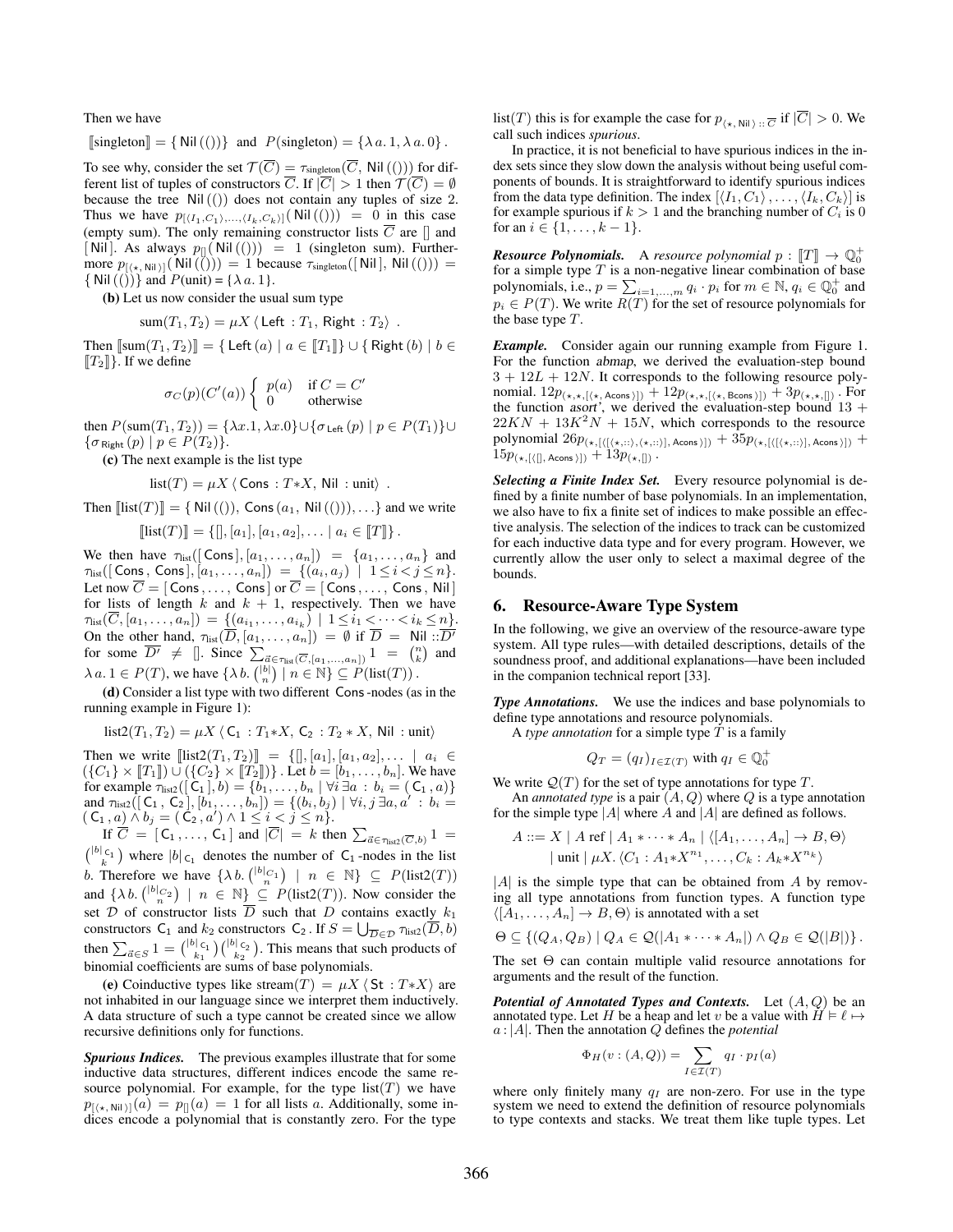$\Gamma = x_1: A_1, \ldots, x_n: A_n$  be a type context and let  $\Sigma = B_1, \ldots, B_m$ be a list of types. The index set  $\mathcal{I}(\Sigma; \Gamma)$  is defined through

 $\mathcal{I}(\Sigma;\Gamma) = \{(I_1,\ldots,I_m,J_1,\ldots,J_n) \mid I_j \in \mathcal{I}(|B_j|), J_i \in \mathcal{I}(|A_i|) \}.$ 

A *type annotation* Q for  $\Sigma$ ; Γ is a family  $Q = (q_I)_{I \in \mathcal{I}(\Sigma; \Gamma)}$  with  $q_I \in \mathbb{Q}_0^+$ . We denote a *resource-annotated context* with  $\Sigma; \Gamma; Q$ . Let H be a heap and V be an environment with  $H \models V : \Gamma$  where  $H \vDash V(x_j) \mapsto a_{x_j} : |\Gamma(x_j)|$  . Let furthermore  $S = \ell_1, \ldots, \ell_m$  be an argument stack with  $H \models S : \Sigma$  where  $H \models \ell_i \mapsto b_i : |B_i|$  for all *i*. The potential of  $\Sigma$ ; Γ; Q with respect to H and V is

$$
\Phi_{S,V,H}(\Sigma;\Gamma;Q) = \sum_{\vec{I} \in \mathcal{I}(\Sigma;\Gamma)} q_{\vec{I}} \prod_{j=1}^{m} p_{I_j}(b_j) \prod_{j=m+1}^{m+n} p_{I_j}(a_{x_j})
$$

Here,  $\vec{I} = (I_1, \dots, I_{m+n})$ . In particular, if  $\Sigma = \Gamma = \cdot$  then  $\mathcal{I}(\Sigma;\Gamma)=\{()\}$  and  $\Phi_{V,H}(\Sigma;\Gamma;q_{()})=q_{()}.$ 

*Folding of Potential Annotations.* A key notion in the type system is the *folding* for potential annotations that is used to assign potential to typing contexts that result from a pattern match (unfolding) or from the application of a constructor of an inductive data type (folding). Folding of potential annotations is conceptually similar to folding and unfolding of inductive data types in type theory.

Let  $B = \mu X \cdot \langle \dots, C : A * X^n, \dots \rangle$  be an inductive data type. Let  $\Sigma$  be a type stack,  $\Gamma$ , b: B be a context and let  $Q =$  $(q_I)_{I \in \mathcal{I}(\Sigma; \Gamma, y:B)}$  be a context annotation. The C-*unfolding*  $\triangleleft_B^C(Q)$ of Q with respect to B is an annotation  $\triangleleft_B^C(Q) = (q'_I)_{I \in \mathcal{I}(\Sigma; \Gamma')}$ for a context  $\Gamma' = \Gamma, x : A * B^n$  that is defined by

$$
q'_{(I,(J,L_1,...,L_n))} = \begin{cases} q_{(I,(J,C)}::L_1\cdots L_n) + q_{(I,L_1\cdots L_n)} & J=0\\ q_{(I,(J,C)}::L_1\cdots L_n) & J\neq 0 \end{cases}
$$

Here,  $L_1 \cdots L_n$  is the concatenation of the lists  $L_1, \ldots, L_n$ .

The C-unfolding  $\triangleleft^C_B(Q)$  of Q is used in construction and destruction of inductive data types to pass the potential from the context to the resulting data structures without loss. It can be encoded with simple linear constraints.

**Lemma 1.** Let  $B = \mu X$ ,  $\langle \ldots, C : A * X^n, \ldots \rangle$  be an inductive *data type. Let*  $\Sigma$ ;  $\Gamma$ ,  $x$ :  $B$ ;  $Q$  *be an annotated context,*  $H \models V$ :  $\Gamma, x : B, H \models S : \Sigma, H(V(x)) = (C, \ell), \text{ and } V' = V[y \mapsto$  $\ell$ ]. Then  $H \models V' : \Gamma, y: A * B^n$  and  $\Phi_{S,V,H}(\Sigma; \Gamma, x: B; \widetilde{Q}) =$  $\Phi_{S,V',H}(\Sigma;\Gamma,y:A*B^n;\triangleleft_B^C(Q)).$ 

*Sharing.* Let  $\Sigma$ ;  $\Gamma$ ,  $x_1$ :  $A$ ,  $x_2$ :  $A$ ;  $Q$  be an annotated context. The *sharing operation*  $\vee Q$  defines an annotation for a context of the form  $\Sigma$ ; Γ, x:A. It is used when the potential is split between multiple occurrences of a variable. Lemma 2 shows that sharing is a linear operation that does not lead to any loss of potential.

Lemma 2. *Let* A *be a data type. Then there are natural numbers*  $c_k^{(i,j)}$  for  $i, j, k \in \mathcal{I}(|A|)$  such that the following holds. For *every context*  $\Sigma$ ;  $\Gamma$ ,  $x_1$ :  $\overline{A}$ ,  $x_2$ :  $A$ ;  $Q$  *and every*  $H$ ,  $V$  *with*  $H \models V$ :  $\Gamma, x:A$  and  $H \models S : \Sigma$  it holds that  $\Phi_{S,V,H}(\Sigma,\Gamma,x:A;Q') =$  $\Phi_{S,V',H}(\Sigma;\Gamma,x_1:A,x_2:A;Q)$  where  $V'=V[x_1,x_2\mapsto V(x)]$ and  $q'_{(\ell,k)} = \sum_{i,j \in \mathcal{I}(A)} c_k^{(i,j)} q_{(\ell,i,j)}$ .

The coefficients  $c_k^{(i,j)}$  can be computed effectively. We were however not able to derive a closed formula for the coefficients. The proof is similar as in previous work [32]. For a context  $\Sigma$ ;  $\Gamma$ ,  $x_1$ :  $A$ ,  $x_2$ :  $A$ ;  $Q$  we define  $\gamma Q$  to be  $Q'$  from Lemma 2.

*Type Judgements.* A resource-aware type judgement has the form

$$
\Sigma;\Gamma;Q_M \vdash e:(A,Q')
$$

where  $\Sigma$ ;  $\Gamma$ ; Q is an annotated context, M is a resource metric, A is an annotated type, and  $Q'$  is a type annotation for |A|. The intended meaning of this judgment is that if there are more than  $\Phi(\Sigma; \Gamma; Q)$ resource units available then this is sufficient to cover the evaluation cost of e under metric M. In addition, there are at least  $\Phi(v:(A,Q'))$ resource units left if e evaluates to a value v.

*Notations.* For  $K \in \mathbb{Q}$  we write  $Q = Q' + K$  to state that  $q_{\star} = q_{\star}' + K \ge 0$  and  $q_I = q_I'$  for  $I \ne \star \in \mathcal{I}$ . Let  $\Gamma = \Gamma_1, \Gamma_2$  be a context, let  $\overline{I} = (I_1, \ldots, I_k) \in \mathcal{I}(\Gamma_1)$  and  $J = (J_1, \ldots, J_\ell) \in$  $\mathcal{I}(\Gamma_2)$ . We write  $(I, J)$  for the index  $(I_1, \ldots, I_k, J_1, \ldots, J_\ell) \in$  $\mathcal{I}(\Gamma)$ . Let Q be an annotation for a context  $\Sigma; \Gamma_1, \Gamma_2$ . For  $J \in$  $\mathcal{I}(\Gamma_2)$  we define the *projection*  $\pi^{\Gamma_1}_{(J,J')}(Q)$  of Q to  $\Gamma_1$  to be the annotation  $Q'$  for  $\cdot; \Gamma_1$  with  $q'_I = q_{(J, I, J')}$ . In the same way, we define the annotations  $\pi_J^{\Sigma}(Q)$  for  $\Sigma$ ;  $\cdot$  and  $\pi_J^{\Sigma;\Gamma_1}(Q)$  for  $\Sigma;\Gamma_1$ .

*Cost Free Types.* We write  $\Sigma$ ;  $\Gamma$ ;  $Q$ <sub>cf</sub> $\vdash e$  :  $(A, Q')$  to refer to costfree type judgments where cf is the cost-free metric with  $cf(K) = 0$ for constants  $K$ . We use it to assign potential to an extended context in the let rule. More info is available in previous work [30].

*Subtyping.* As usual, subtyping is defined inductively so that types have to be structurally identical. The most interesting rule is the one for function types:

$$
\frac{\Theta' \subseteq \Theta \quad \forall i: A'_i <: A_i \quad B <: B' \quad \langle [A_1, \dots, A_n] \to B, \Theta \rangle <: \langle [A'_1, \dots, A'_n] \to B', \Theta' \rangle \quad (\text{S:Fun})
$$

A function type is a subtype of another function type if it allows more resource behaviors ( $\Theta' \subseteq \Theta$ ). Result types are treated covariant and arguments are treated contravariant.

**Type Rules.** Figure 6 shows selected type rules for annotated types. All rules can be found in the TR.

The rule A:VAR can only be applied if the type stack  $\Sigma$  is empty. It then simply accounts for the cost  $M<sup>var</sup>$  and passes the potential that is assigned to the variable by the type context to the result type. If the type stack is not empty then the rule A:VARPUSH has to be applied. In this case, the variable x must have a function type. We then look up a possible type annotation for the arguments and the result  $(P, P') \in \Theta$  in the type context, account for the cost of variable look-up  $(M^{\text{var}})$  and behave as specified by  $(P, P')$ . We do not account for the cost of the "function application" because is cost is handled in the rules A:APP and A:APPPUSH.

The rules A:APP and A:APPPUSH correspond to the simple type rules T:APP and T:APPPUSH. In A:APP we assume that the type stack is empty. We account for the cost  $M_n^{\text{app}}$  of applying a function to *n* arguments and look up valid potential annotations  $(P, P')$  for the function body in the function annotation  $\Theta$ . We then require that we have the potential specified by  $P$  available and return potential as specified by  $P'$ . In the rule A:APPPUSH we account for two applications: We first account for the function application as in the rule A:APP. We then assume that the return type is a function type and apply the arguments that are stored on the type stack  $\Sigma$  as we do in the rule A:VARPUSH.

The rules A:ABSPUSH and A:ABSPOP for lambda abstraction correspond the rules T:ABSPUSH and T:ABSPOP. As in the simple type system we can use them to non-deterministically pop the type stack  $\Sigma$ . When we do so in the rule A:ABSPOP, we create the function annotation Θ by essentially deriving  $\Sigma$ ; Γ;  $P_M \vdash \lambda x.e$ :  $(B, P')$  for every  $(P, P') \in \Theta$ . However, we throw away all potential that depends on the context  $\Gamma$  and only use the potential that is assigned the arguments  $\Sigma$  (annotation R).

The rule A:CONS assigns potential to a new node of an inductive data structure. The The  $\tilde{C}$ -unfolding  $\lhd_B^C(Q')$  transforms the annotation  $Q'$  to an annotation  $Q$  for the context  $\cdot; x:A*B^n$ . In A:MAT, the initial potential defined by the annotation Q of the context  $\Sigma$ ; Γ, x:B has to be sufficient to pay the costs of the evaluation of  $e_1$  or  $e_2$  and the potential defined by the annotation  $Q'$  of the result type. To type the expression  $e_2$  we basically just use the annotation  $Q$ . To type the expression  $e_1$ , we rely on the  $C$ -unfolding  $\triangleleft^C_B(Q)$  that results in an annotation for the context  $\Sigma$ ;  $\Gamma$ ,  $y$ :  $A*B^n$ . In both rules, there is no loss of potential (see Lemma 1).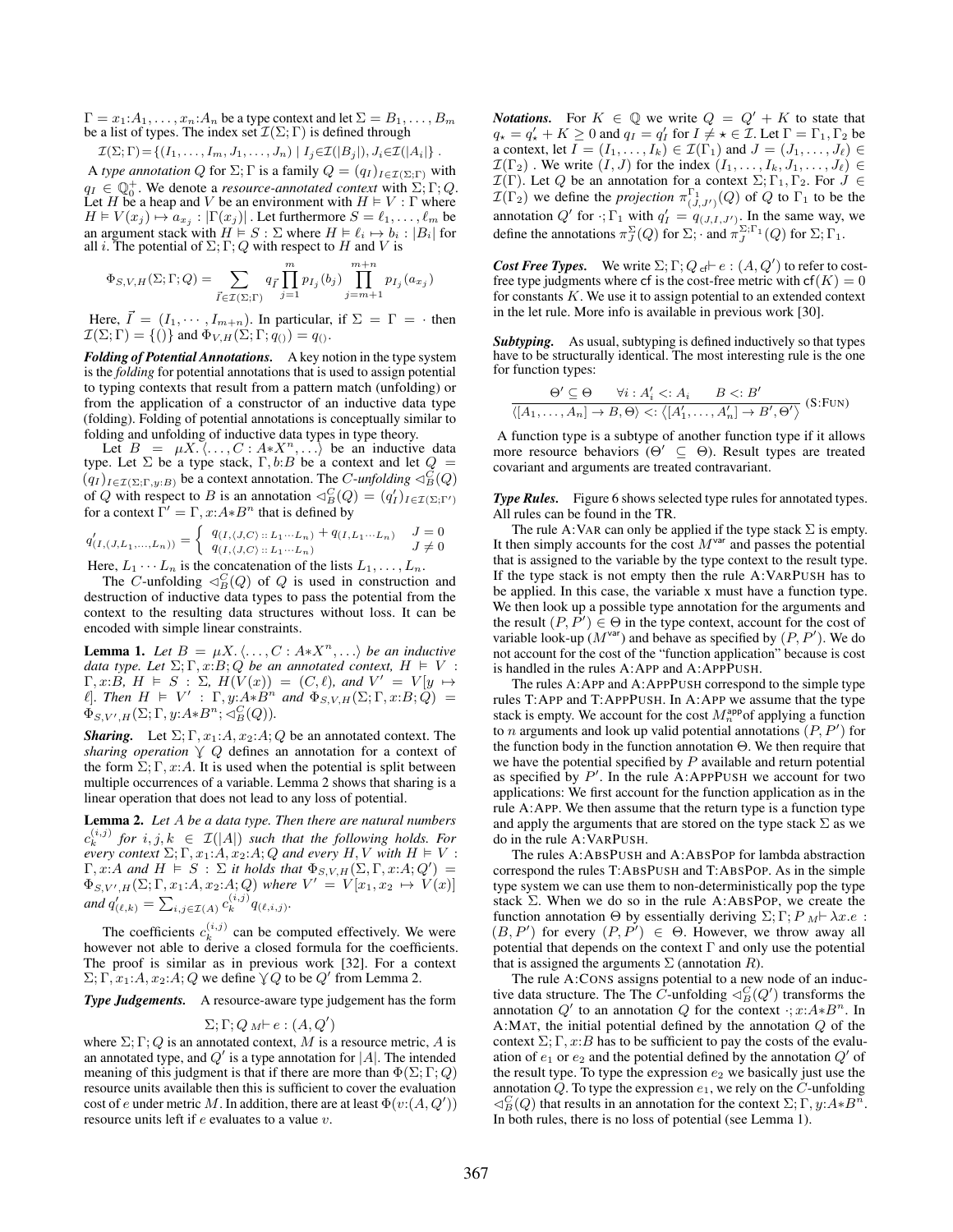$$
Q = Q' + M^{var}
$$
\n
$$
\frac{Q}{\cdot; x:B; Q \text{ } M^{\perp}x : (B, Q')}(A; VAR)
$$
\n
$$
\frac{\Gamma = x_1: A_1, \dots, x_n: A_n \quad (P, P') \in \Theta \quad \pi_*^{\Gamma}(Q) = P + M_n^{app}}{\cdot; x : (B, Q')} \quad (A: \text{APP})
$$
\n
$$
\frac{\pi_*^{\Gamma}(Q) = P + M^{var}}{\pi_*^{\Gamma}(\Omega) = P + M^{var}} \quad (A: \text{APP})
$$
\n
$$
\frac{\pi_*^{\Gamma}(Q) = P + M^{var}}{\pi_*^{\Gamma}(\Omega) = P + M^{var}} \quad (A: \text{VARPUSH})
$$
\n
$$
\frac{\pi_*^{\Gamma}(Q) = P + M_n^{app}}{\pi_*^{\Gamma}(Q) = P + M_n^{app}} \quad \pi_*^{\Gamma}(Q) - q_* + p'_* = R \quad R' = Q'
$$
\n
$$
\frac{\pi_*^{\Gamma}(Q) = P + M^{app}}{A: \Sigma; T; Q \to B, \Theta); Q \text{ } M \to x : (B, Q')}(A: \text{VARPUSH})
$$
\n
$$
Q = Q' + M^{bb}
$$
\n
$$
\frac{\sum_i \Gamma, x:A, P_{M^{\perp}}e : (B, Q')}{A: \Sigma; T; Q_{M^{\perp}} \text{ } \lambda x.e. (B, Q')}(A: \text{ABSPUSH})
$$
\n
$$
\frac{\nabla}{\Delta x : (A_1, \dots, A_n) \rightarrow (\Sigma \to B, \Theta'), \Theta}, \Gamma, Q_{M^{\perp}} x x_1 \dots, x_n : (B, Q')}{\cdot; T; Q_{M^{\perp}} \text{ } \lambda x.e. (B, P') \land r_{(I, \overline{J})} = \begin{cases} P_{\overline{I}} & \text{if } \overline{J} = \overline{x} \\ \overline{A: \Sigma; \Gamma; Q_{M^{\perp}} \text{ } \lambda x.e. (B, Q')}(A: \text{ABSPUSH}) \end{cases}
$$
\n
$$
\frac{B = \mu X \cdot \langle \dots C : A \star X^n \dots \rangle}{B: \Gamma, x:B; R M^{\perp} e : (B, Q') \quad \text{if } \Omega_{M^{\perp}} \text{ } \lambda x.e. ((\
$$

Figure 6. Selected type rules of the resource-aware type system.

The rule A:SHARE uses the sharing operation  $\gamma P$  to related the potentials defined by  $\Sigma$ ; Γ,  $x:A$ ; Q and  $\Sigma$ ; Γ,  $x_1:A, x_2:A$ ; P. As with matching, there is no loss of potential (see Lemma 2).

In the rule A:LET the result of the evaluation of an expression  $e_1$ is bound to a variable  $x$ . The problem that arises is that the resulting annotated context  $\Sigma$ ;  $\Gamma_2$ ,  $x:A$ ; R features potential functions whose domain consists of data that is referenced by  $x$  as well as data that is referenced in the type context  $\Gamma_2$ . This potential has to be related to data that is referenced by  $\Gamma_2$  and the free variables in  $e_1$  (i.e., the variables in the type context  $\Gamma_1$ ).

To express the relations between mixed potentials before and after the evaluation of  $e_1$ , we introduce an auxiliary binding judgement of the from

$$
\Sigma; \Delta, \Gamma; Q_M \vdash e \leadsto \Sigma; \Delta, x:A; Q'
$$

in the rule B:BIND. The intuitive meaning of the judgement is the following. Assume that e is evaluated in the context  $\Delta, \Gamma$ ,  $FV(e) \in dom(\Gamma)$ , and that e evaluates to a value that is bound to the variable x. Then the initial potential  $\Phi(\Sigma; \Delta, \Gamma; Q)$  is larger than the cost of evaluating  $e$  in the metric  $M$  plus the potential of the resulting context  $\Phi(\Sigma, \Delta, x:A; Q').$ 

*Soundness.* Our goal is to prove the following soundness statement for type judgements. Intuitively, it says that the initial potential is an upper bound on the high-water mark of the resource usage, no matter how long we execute the program.

If 
$$
\Sigma; \Gamma; Q_M \vdash e : (A, Q')
$$
 and  $S, V, H_M \vdash e \Downarrow w \mid (p, p')$   
then  $p \leq \Phi_{S, V, H}(\Sigma; \Gamma; Q)$ .

To prove this statement by induction, we need to prove a stronger statement that takes into account the return value and the annotated type  $(A, Q')$  of e. Moreover, the previous statement is only true if the values in S, V and H respect the types required by  $\Sigma$  and Γ. In addition to the aforementioned soundness, Theorem 1 states a stronger property for terminating evaluations. If an expression e evaluates to a value  $v$  then the difference between initial and final potential is an upper bound on the resource usage of the evaluation.

**Theorem 1** (Soundness). Let  $H \models V : \Gamma$ ,  $H \models S : \Sigma$ , and  $\Sigma; \Gamma; Q_M \vdash e : (B, Q').$ 

*1. If*  $S$ *, V,*  $H_M \vdash e \Downarrow (\ell, H') \mid (p, p')$  then  $p \leq \Phi_{S,V,H}(\Sigma; \Gamma; Q)$ ,  $p - p' \leq \Phi_{S,V,H}(\Sigma; \Gamma; Q) - \Phi_{H'}(\ell: (B, Q'))$ *, and*  $H \models \ell : B$ . 2. If  $S, V, H \cup \{F \in \mathcal{L} \}$   $\circ \mid (p, p')$  *then*  $p \leq \Phi_{S, V, H}(\Sigma; \Gamma; Q)$ *.* 

Theorem 1 is proved by a nested induction on the derivation of the evaluation judgment and the type judgment  $\Sigma$ ;  $\Gamma$ ;  $Q \vdash e$ :  $(B, Q')$ . The inner induction on the type judgment is needed because of the structural rules.

#### 7. Implementation and Bound Inference

Figure 7 shows an overview of the implementation of RAML. It consists of about 12000 lines of OCaml code, excluding the parts that we reused from Inria's OCaml implementation. The development took around 8 person months. We found it very helpful to develop the implementation and the theory in parallel, and many theoretical ideas have been inspired by implementation challenges.

We reuse the parser and type inference algorithm from OCaml 4.01 to derive a typed OCaml syntax tree from the source program. We then analyze the function applications to introduce bracket function types. To this end, we copy a lambda abstraction for every call site. We still have to implement a unification algorithm since functions, such as let  $g = fx$ , that are defined by partial application may be used at different call sites. Moreover, we have to deal with functions that are stored in references.

In the next step, we convert the typed OCaml syntax tree into a typed RAML syntax tree. Furthermore, we transform the program into share-let-normal form without changing the resource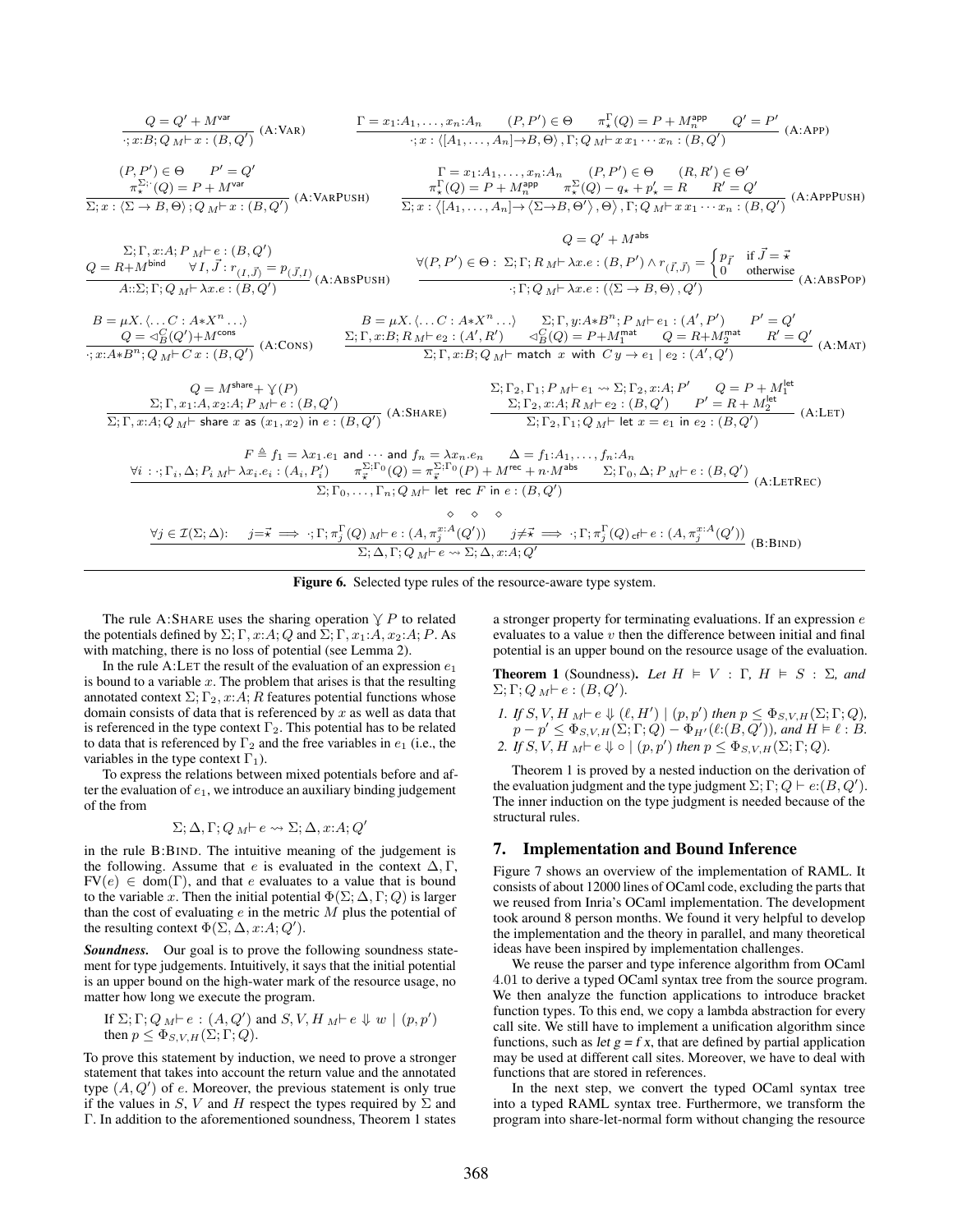

Figure 7. Implementation of RAML.

behavior. For this purpose, each syntactic form has a *free* flag that specifies whether it contributes to the cost of the original program. For example, all share expressions that are introduced in the transformation are *free*. We also insert eta expansions whenever they do not influence resource usage.

After this compilation phase, we perform the actual multivariate AARA on the program in share-let-normal form. Resource metrics can be easily specified by a user. We include a metric for heap cells, evaluation steps, and *ticks*. Ticks allows the user to flexibly specify the resource cost of programs by inserting tick commands Raml.tick(q) where q is a (possibly negative) floating-point number. In principle, the bound inference works similarly as in previous AARA systems [31, 34]: First, we fix a maximal degree of the bounds and annotate all types in the derivation of the simple types with variables that correspond to type annotations for resource polynomials of that degree. Second, we generate a set of linear inequalities, which express the relationships between the added annotation variables as specified by the type rules. Third, we solve the inequalities with Coin-Or's LP solver CLP. A solution of the linear program corresponds to a type derivation in which the variables in the type annotations are instantiated according to the solution. The objective function contains the coefficients of the resource annotation of the program inputs to minimize the initial potential. Modern LP solvers provide support for iterative solving that allows us to prioritize minimization of higher-degree annotations.

The type system we use in the implementation significantly differs from the declarative version we describe in this article. For one thing, we have to use algorithmic versions of the type rules in the inference in which the non-syntax-directed rules are integrated into the syntax-directed ones [32]. For another thing, we annotate function types not with a set of type annotations but with a function that returns an annotation for the result type if presented with an annotation of the argument type. These annotations are symbolic and the actual numbers are yet to be determined. So function annotations have the side effect of sending constraints to the LP solver.

To make the resource analysis more expressive, we also allow *resource-polymorphic recursion*. This means that the type annotation in the recursive call differs from the annotations in the argument and result types of the function. To infer such types we successively infer type annotations of higher degree [30, 32].

Most of the generated constraints have the form of a so-called network-flow problem [55]. LP solvers can handle network problems very efficiently and in practice CLP solves the constraints RAML generates in linear time.

Apart from the analysis itself, we also implemented the conversion of the derived resource polynomials into easily-understood polynomial bounds and a pretty printer for RAML types and expressions. Additionally, we implemented an efficient RAML interpreter that we use for debugging and to determine the quality of the bounds.

#### 8. Experimental Evaluation

The development of RAML has been driven by an ongoing experimental evaluation with OCaml code. Our goal has been to ensure

```
let comp f x g = \text{fun } z \to f x (g z)let rec walk f xs =
 match xs with | [] \rightarrow (fun z \rightarrow z)
  \vert x::ys \rightarrow match x with| Left _{-} \rightarrowfun y \rightarrow comp (walk f) ys (fun z \rightarrow x::z) y
        | Right l →
          let x' = Right (quicksort f 1) in
          fun y \rightarrow comp (walk f) ys (fun z \rightarrow x'::z) y
```
let  $rev\_sort f 1 = walk f 1 []$ 

RAML output for rev\_sort (0.68s run time; steps metric):

10 + 23\*K' + 32\*L' + 20\*L'\*Y + 13\*L'\*Y^2

Figure 8. Modified challenge example from Avanzini et al. [10] and shortened output of the automatic bound analysis. We assume 0 cost of the higher-order argument f. The derived bound on the number of steps is tight.  $L'$  is the number of Right-nodes in the input list,  $K'$  is the number Left-nodes, and Y is the maximal length of the lists in the Right-nodes.

that the derived bounds are precise, that different programming styles are supported, that the analysis is efficient, and that existing code can be analyzed. During the evaluation, we applied our automatic resource bound analysis to 411 functions and 6018 lines of code. The experiments have been performed with a 2.6 GHz Intel Core i5 MacBook Pro with 16GB RAM. The source code of RAML as well as all OCaml files used in the experiments are available online [28]. The website also provides an easy-to-use web interface that can be used to experiment with RAML.

*Analyzed Code and Limitations.* The experiments have been performed with code from four sources: extracted OCaml code from Coq specifications in CompCert [47], code from an OCaml tutorial [49], the OCaml standard library, and code written by us. For the handwritten code, we mostly implemented classical textbook algorithms and use cases inspired from real-word applications. The textbook algorithms include algorithms for matrices, graph algorithms, search algorithms, and classic examples from amortized analysis such as functional queues and binary counters. The use cases include energy management in an autonomous mobile device and calling Amazon's Dynamo DB from OCaml (see Section 9).

OCaml is a complex programming language and RAML does not yet support all language features of OCaml. This includes modules, object-oriented features, record types, built-in equality, strings, nested patterns, and calls to native C functions. If RAML can be applied to existing code then the results are often satisfactory. For instance, we applied RAML to OCaml's standard list library list.ml: In 3.2 seconds RAML automatically derives evaluation-step bounds for 47 of the 51 top-level functions. All derived bounds are asymptotically tight. The 4 functions that cannot be bounded by RAML all rely on functions whose termination (and thus resource usage) depends on an arithmetic integer operations, which are currently unsupported. The file list.ml consists of 428 LOC.

RAML fails if the resource usage can only be bounded by a measure that depends on a semantic property of the program or a measure that depends on the difference of the sizes of two data structures. Loose bounds are often the result of inter-procedural dependencies. For instance, the worst-case behaviors of two functions  $f$  and  $g$  might be triggered by different inputs. However, the analysis would add up the worst-case behaviors of both functions in a program such as  $f(a);g(a)$ . Another reason for loose bounds is that a tight bound cannot be represented by our resource polynomials.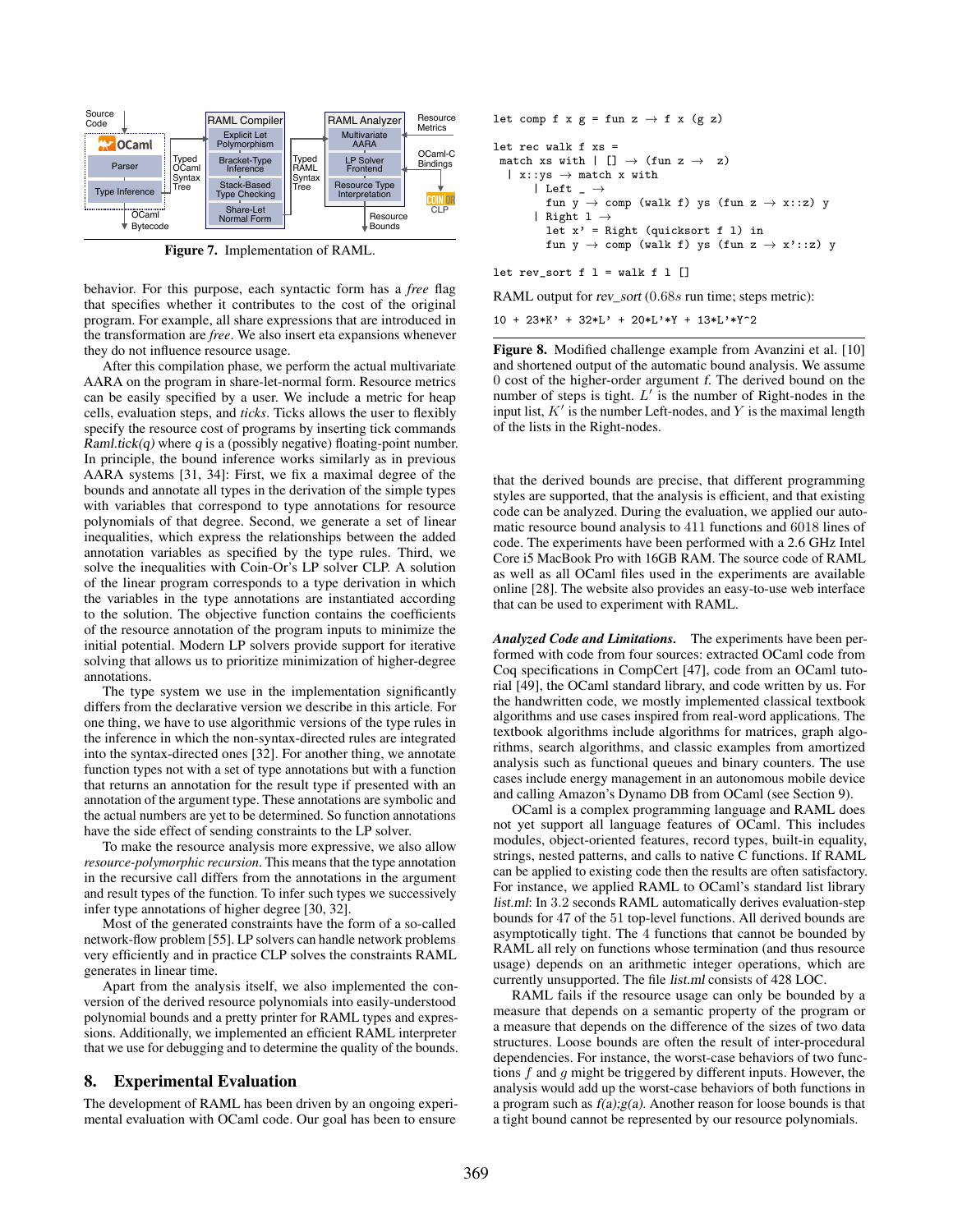*Example Experiment.* To give an impression of the experiments we performed, Figure 8 contains the output of an analysis of a challenging function in RAML. The code is an adoption of an example that has been recently presented by Avanzini et al. [10] as a function that can not be handled by existing tools. To illustrate the challenges of resource analysis for higher-order programs, Avanzini et al. implemented a (somewhat contrived) reverse function rev for lists using higher-order functions. RAML automatically derives a tight linear bound on the number of steps used by rev.

To use more features of our analysis, we modified Avanzini et al.'s rev in Figure 8 by adding an additional argument f and a pattern match to the definition of the function walk. The resulting type of walk is  $\alpha \to \alpha \to \text{bool}$ )  $\to$   $[(\beta * \alpha \text{ list}) \text{ either list}; (\beta *$  $\alpha$  list) either list]  $\rightarrow (\beta * \alpha)$  list) either list. Like before the modification, walk is essentially the rev\_append function for lists. However, we assume that the input lists contain nodes of the form Left a or Right  $b$  so that  $b$  is a list. During the reverse process of the first list in the argument, we sort each list that is contained in a Rightnode using the standard implementation of quick sort (not given here). RAML derives the tight evaluation-step bound that is shown in Figure 8. Since the comparison function for quicksort (argument f) is not available, RAML assumes that it does not consume any resources. If rev\_sort is applied to a concrete argument f then the analysis is repeated to derive a bound for this instance.

*CompCert Evaluation.* We also performed an evaluation with the OCaml code that is created by Coq's code extraction mechanism during the compilation of the verified CompCert compilers [47]. We sorted the files topologically from their dependency requirements, and analyzed 13 files from the top. We could not process the files further down the dependency graph because they heavily relied on modules which we do not currently support. Using the evaluationstep metric, we analyzed 164 functions, 2740 LOC in 1300 seconds.

Figure 9 shows example functions from the CompCert code base. As an artifact from the Coq code extraction, CompCert uses two implementations of the reverse function for lists. The function rev is a naive quadratic implementation that uses append and the function rev' is an efficient tail-recursive linear implementation. RAML automatically derives precise evaluation step bounds for both functions. As a result, a Coq user who is inspecting the derived bounds for the extracted OCaml code is likely to spot performance problems resulting from the use of rev.

*Summary of Results.* Table 1 contains a compilation of the experimental results. The first 3 rows show the results for OCaml libraries, handwritten code, and the OCaml tutorial [49]. The last row shows the results for CompCert [47]. The column *LOC* contains the total number of lines of OCaml code that has been analyzed with the respective metric. Similarly, the column *Time* contains the total time of all analyses with this metric. The column *#Poly* contains the number of functions for which RAML automatically derived a bound. The columns *#Const*, *#Lin*, *#Quad*, and *#Cubic* show the number of derived bounds that are constant, linear, quadratic, and cubic. Finally, columns *#Failed* and *Asym.Tight* contain the number of examples for which RAML is unable to derive a bound and the number of bounds that are asymptotically tight, respectively. We also experimented with example inputs to determine the precision of the constant factors in the bounds. In general, the bounds are very precise and often match the actual worse-case behavior.

The reported numbers result from the analysis of 411 non-trivial functions that are (with a few exceptions) recursive and higher order. The TR contains a short description of every function that is part of the evaluation, along with its type, the run time of the analysis, and the derived bounds. The functions have been automatically analyzed using the *steps* metric that counts the number of evaluation steps and the *heap* metric that counts the number of allocated heap cells.

```
let rec app l m = match l with | [] \rightarrow m| a :: 11 \rightarrow a :: (app 11 m)
```

```
let rec rev = function | [] \rightarrow []| x : : 1' \rightarrow app (rev 1') (x :: [])
```

```
let rec rev_append l l' = match l with | [] \rightarrow l'
        | a :: 10 \rightarrow \text{rev\_append} 10 (a :: 1')
```
let  $rev'$  l =  $rev\_append$  l []

RAML output for rev (0.1s run time; steps metric):  $3 + 9.5*M + 4.5*M^2$ 

RAML output for rev'  $(0.05s$  run time; steps metric): 7 + 9\*M

Figure 9. Two implementations of list reverse that are used in the CompCert C compiler [47]; one is linear and the other is quadratic.

Moreover, we have used the *tick* metric to add custom cost measures to some of the functions. These measures vary from program to program and include number of function calls, energy consumption, and amount of data sent to the cloud. Details can be found in the source code [28].

There are two main reasons for the difference between the runtime of the analysis per function for the CompCert code (7.9s) and the other evaluated code (0.29s). First, the CompCert code contains more complex data structures and we thus track more coefficients. Second, there is a larger percentage of functions for which we cannot derive a bound (15.8% vs. 1.6%). As a result, RAML looks for bounds of higher degree before giving up. Both leads to a larger number of constraints to solve for the LP solver. Finally, there are a few outlier functions that cause an unusually long analysis time. This is possibly due to a performance bug.

In general, the analysis is efficient in practice. However, RAML is slowing down if the analyzed program contains many variables or functions with many arguments. Another source of complexity is the maximal degree of polynomials in the search space. Depending on the complexity of the program, the analysis becomes unusable when searching for bounds with maximal degree  $7 - 9$ . The efficiency could be improved by combining amortized resource analysis with data-flow analyses and heuristics that predict the parts of the input that cause higher-degree resource usage.

## 9. Case Study: Bounds for DynamoDB Queries

Having integrated the analysis with Inria's OCaml compiler enables us to analyze and compile real programs. An interesting use case of our resource bound analysis is to infer worst-case bounds on DynamoDB queries. DynamoDB is a commercial NoSQL cloud database service, which is part of Amazon Web Services (AWS). Amazon charges DynamoDB users on a combination of number of queries, transmitted fields, and throughput. Since DynamoDB is a NoSQL service, it is often only possible to retrieve the whole table—which can be expensive for large data sets—or single entries that are identified by a key value. The DynamoDB API is available through the Opam package *aws*. We make the API available to the analysis by using tick functions that specify resource usage. Since the query cost for different tables can be different, we provide one function per action and table.

```
let db_query student_id course_id =
 Raml.tick(1.0); Awslib.get_item ...
```
In the following, we describe the analysis of a specific OCaml application that uses a database that contains a large table that stores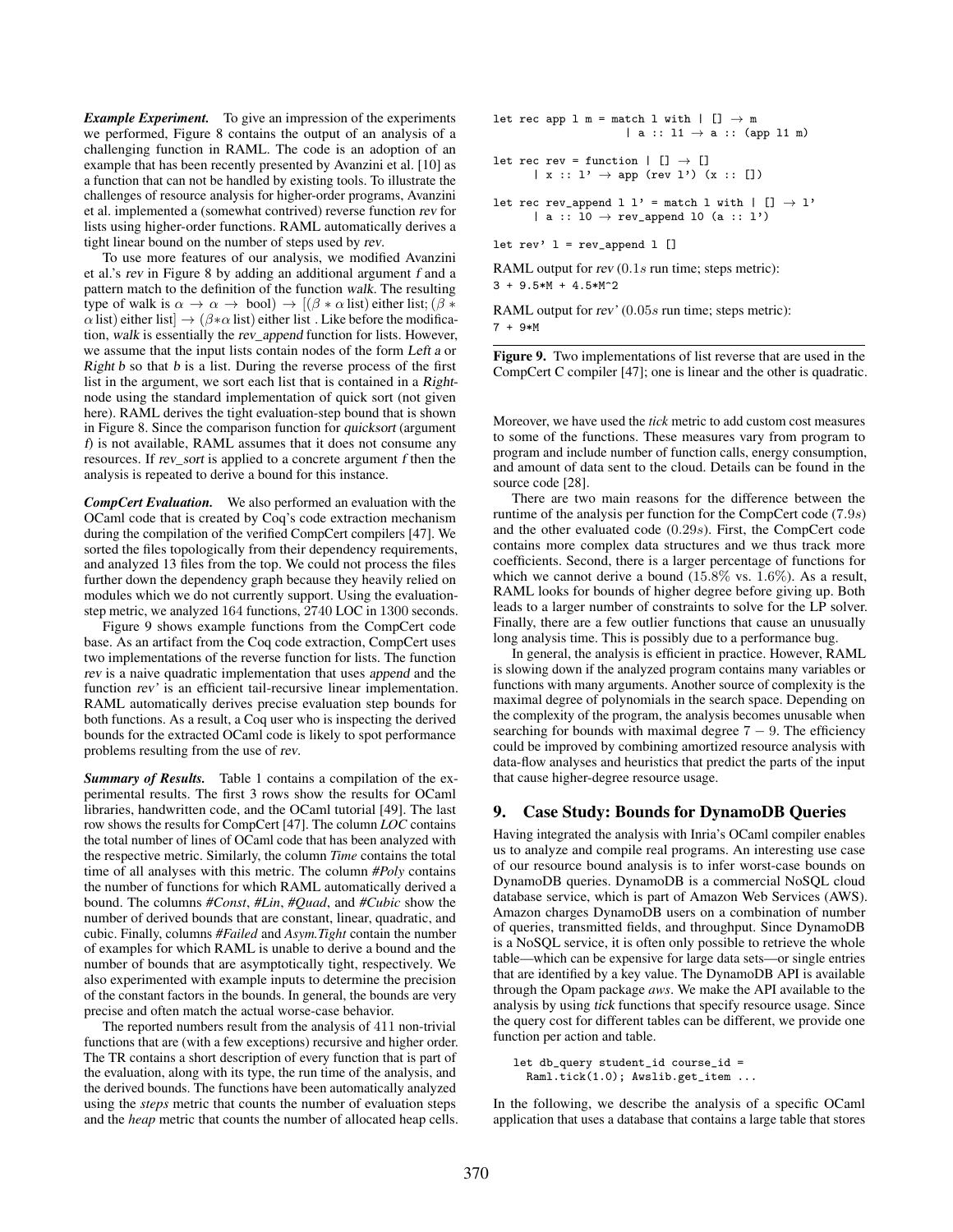|  |          | Metric | #Funs | LOC      | Time     | #Const |     |    | #Lin #Quad #Cubic | #Poly |    | #Failed Asym.Tight |
|--|----------|--------|-------|----------|----------|--------|-----|----|-------------------|-------|----|--------------------|
|  |          | steps  |       | 243 3218 | 72.10s   | 16     | 130 | 60 | -28               | 239   |    | 225                |
|  |          | heap   |       | 243 3218 | 70.36s   | 41     | 112 | 60 | 22                | 239   |    | 225                |
|  |          | tick   | 174   | 2144     | 64.68s   | 19     | 79  | 53 | 19                | 174   |    | 160                |
|  | CompCert | steps  | 164   | 2740     | 1300.91s | 32     | 99  |    |                   | 138   | 26 | 137                |

Table 1. Overview of experimental results.

grades of students for different courses. Our first function computes the average grade of a student for a given list of courses.

```
let avge_grade student_id course_ids =
 let f acc cid =
    let (length,sum) = acc in
    let grade = match db_query student_id cid with
      | Some q \rightarrow q| None \rightarrow raise (Not_found (student_id,cid))
    in (length +. 1.0, sum +. grade)
 in
  let (length,sum) = foldl f (0.0,0.0) course_ids in
  sum /. length
```
In 0.03s RAML computes the tight bound  $1 \cdot m$  where m is the length of the argument course\_ids. We omit the standard definitions of functions like foldl and map. However, they are not built-in into our systems but the bounds are derived form first principles.

Next, we sort a given list of students based on the average grades in a given list of classes using quick sort. As a first approximation we use a comparison function that is based on average\_grade.

let geq sid1 sid2  $cour$  ids = avge\_grade sid1 cour\_ids >= avge\_grade sid2 cour\_ids

This results in  $O(n^2m)$  database queries where n is the number of students and  $m$  is the number of courses. The reason is that there are  $O(n^2)$  comparisons during a run of quick sort. Since the resource usage of quick sort depends on the number of courses, we have to make the list of courses an explicit argument and cannot store it in the closure of the comparison function.

```
let rec partition gt acc l =match l with
    | | \rightarrow let (cs,bs, |) = acc in (cs,bs)
    | x:ixs \rightarrow let (cs,bs,aux) = acc inlet acc' = if gt x aux then (cs, x::bs, aux)else (x::cs,bs,aux)
      in partition gt acc' xs
let rec qsort gt aux l = match l with | | \rightarrow |]
```
 $|\hspace{.1cm} x \colon : x s \hspace{.1cm} \rightarrow$ let  $ys, zs = partition (gt x) ([], []$ , aux) xs in append (qsort gt aux ys) (x::(qsort gt aux zs))

let sort\_students s\_ids c\_ids = qsort geq c\_ids s\_ids

In 0.31s RAML computes the tight bound  $n^2m - nm$  for sort\_students where  $n$  is the length of the argument  $s$ \_ids and m is the length of the argument  $c$  *ids*. The negative factor arises from the translation of the resource polynomials to the standard basis.

Given the alarming cubic bound, we reimplement our sorting function using memoization. To this end we create a table that looks up and stores for each student and course the grade in the DynamoDB. We then replace the function db\_query with the function lookup.

```
let lookup sid cid table =
  let cid_map = find (fun id \rightarrow id = sid) table in
  find (fun id \rightarrow id = cid) cid_map
```
For the resulting sorting function, RAML computes the tight bound nm in 0.87s.

## 10. Related Work

Our work builds on past research on automatic amortized resource analysis (AARA). AARA has been introduced by Hofmann and Jost for a strict first-order functional language with built-in data types [34]. The technique has been applied to higher-order functional programs and user defined types [41], to derive stack-space bounds [16], to programs with lazy evaluation [52, 58], to objectoriented programs [35, 38], to imperative integer programs [17] and to heap-manipulating programs by integrating it with separation logic [8]. All the aforementioned amortized-analysis–based systems are limited to linear bounds. Hoffmann et al. [29, 31, 32] presented a multivariate AARA for a first-order language with built-in lists and binary trees. Hofmann and Moser [37] have proposed a generalization of this system in the context of (first-order) term rewrite systems. However, it is unclear how to automate this system. In this article, we introduce the first AARA that is able to automatically derive (multivariate) polynomial bounds that depend on user-defined inductive data structures. Our system is the only one that can derive polynomial bounds for higher-order functions. Even for linear bounds, our analysis is more expressive than existing systems for strict languages [41]. For instance, we can for the first time derive an evaluation-step bound for the curried append function for lists. Moreover, we integrated AARA for the first time with an existing industrial-strength compiler.

Type systems for inferring and verifying resource bounds have been extensively studied. Vasconcelos et al. [56, 57] described an automatic analysis system that is based on sized-types [39] and derives linear bounds for higher-order functional programs. Here we derive polynomial bounds.

Dal Lago et al. [43, 44] introduced linear dependent types to obtain a complete analysis system for the time complexity of the callby-name and call-by-value lambda calculus. Crary and Weirich [20] presented a type system for specifying and certifying resource consumption. Danielsson [22] developed a library for complexity analyses of lazy functional programs that is based on dependent types and manual cost annotations. The advantage of our technique is that it is fully automatic.

Classically, cost analyses are often based on deriving and solving recurrence relations. This approach was pioneered by Wegbreit [59] and is actively studied for imperative languages [1, 5, 7, 25]. These works are not concerned with higher-order functions and bounds do not depend on user-defined data structures. Benzinger [11] has applied Wegbreit's method in an automatic complexity analysis for Nuprl terms. However, complexity information for higher-order functions has to be provided explicitly. Grobauer [26] reported a mechanism to automatically derive cost recurrences from DML programs using dependent types. Danner et al. [23, 24] propose a technique to derive higher-order recurrence relations from higherorder programs. Solving the recurrences is not discussed in these works and in contrast to our work they are not able to automatically infer closed-form bounds.

In an active area of research, techniques from term rewriting are applied to complexity analysis [9, 15, 50]; sometimes in combination with amortized analysis [36]. These techniques are usually restricted to first-order programs and time complexity. Avanzini et al. [10] proposed a complexity preserving defunctionalization to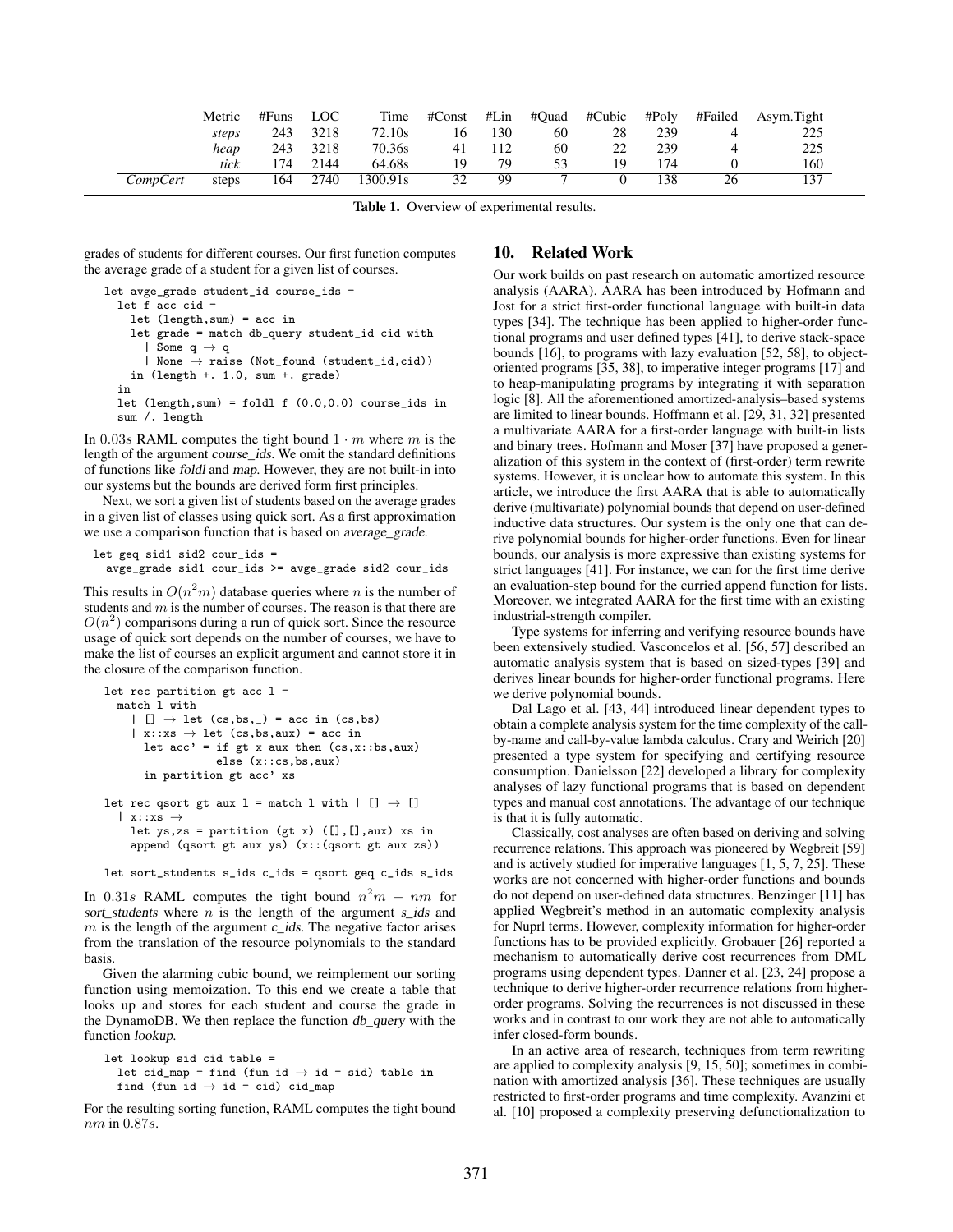deal with higher-order programs. While the transformation is asymptotically complexity preserving, it is unclear whether this technique can derive bounds with precise constant factors. The implementation of the defunctionalization is combined with an existing first-order bound analysis based on term rewriting. In contrast to RAML, the resulting analysis tool can derive bounds for functions whose cost depends on the sizes of data captured in closures. Advantages of RAML include more precise (non-asymptotic) bounds, amortized analysis, and efficient bound inference using LP solving.

Abstract interpretation based approaches to resource analysis [12, 18, 27, 53, 60] focus on first-order integer programs with loops. Çiçek et al. [19] study a type system for incremental complexity. A similar approach can be used to reason about the difference of the resource usage of two programs [61]. An advantage of our approach is that it is automatic.

Finally, there exists research that studies cost models to formally analyze parallel programs. Blelloch and Greiner [13] pioneered the cost measures work and depth. There are more advanced cost models that take into account caches and IO (see, e.g., Blelloch and Harper [14]), However, these works do not provide machine support for deriving static cost bounds.

#### 11. Conclusion

We have presented important steps towards a practical automatic resource bound analysis for OCaml. Our three main contributions are (1) a novel automatic resource analysis system that infers multivariate polynomial bounds that depend on size parameters of userdefined data structures, (2) the first AARA that infers polynomial bounds for higher-order functions, and (3) the integration of AARA with the OCaml compiler.

As the title of this article indicates, there are many open problems left on the way to a resource analysis system for OCaml that can be used in every-day development. In the future, we plan to improve the bound analysis for programs with side effects and exceptions by adding potential to exceptions and mutable heap cells. We will also work on mechanisms that allow user interaction for manually deriving bounds if the automation fails. Another future research topic is modules and generating efficient function summaries. We are also working on generalization of our resource polynomials to enable the inference of non-polynomial bounds and bounds that depend on records, heights of data structures, and integers [17].

To make the system more practical, we will work on taking into account garbage collection and the runtime system when deriving time and space bounds. Finally, we will investigate techniques to link the high-level bounds with hardware and the low-level code that is produced by the compiler. These open questions are certainly challenging but we are now in a good position to further push the boundaries of resource bound analysis.

#### Acknowledgments

We thank Zhong Shao, Quentin Carbonneaux, and the members of the PoP Group at Carnegie Mellon for discussions, comments, and suggestions that improved this article and RAML. A special thanks goes to Martin Hofmann, whose suggestion to integrate RAML with OCaml at POPL'14 in San Diego started this work. Finally, we thank the anonymous reviewers for their helpful feedback.

This article is based on research that has been supported, in part, by AFRL under DARPA STAC award FA8750-15-C-0082, by NSF under grant 1319671 (VeriQ), and by a Google Research Award. Any opinions, findings, and conclusions contained in this document are those of the authors and do not necessarily reflect the views of the sponsoring organizations.

## References

- [1] E. Albert, P. Arenas, S. Genaim, G. Puebla, and D. Zanardini. Cost Analysis of Java Bytecode. In *16th European Symposium on Programming (ESOP'07)*, pages 157–172, 2007.
- [2] E. Albert, P. Arenas, S. Genaim, and G. Puebla. Closed-Form Upper Bounds in Static Cost Analysis. *Journal of Automated Reasoning*, pages 161–203, 2011.
- [3] E. Albert, P. Arenas, S. Genaim, M. Gómez-Zamalloa, and G. Puebla. Automatic Inference of Resource Consumption Bounds. In *Logic for Programming, Artificial Intelligence, and Reasoning, 18th Conference (LPAR'12)*, pages 1–11, 2012.
- [4] E. Albert, P. Arenas, S. Genaim, G. Puebla, and D. Zanardini. Cost Analysis of Object-Oriented Bytecode Programs. *Theoretical Computer Science*, 413(1):142 – 159, 2012.
- [5] E. Albert, J. C. Fernández, and G. Román-Díez. Non-cumulative Resource Analysis. In *Tools and Algorithms for the Construction and Analysis of Systems - 21st International Conference, (TACAS'15)*, pages 85–100, 2015.
- [6] C. Alias, A. Darte, P. Feautrier, and L. Gonnord. Multi-dimensional Rankings, Program Termination, and Complexity Bounds of Flowchart Programs. In *17th International Static Analysis Symposium (SAS'10)*, pages 117–133, 2010.
- [7] D. E. Alonso-Blas and S. Genaim. On the limits of the classical approach to cost analysis. In *19th International Static Analysis Symposium (SAS'12)*, pages 405–421, 2012.
- [8] R. Atkey. Amortised Resource Analysis with Separation Logic. In *19th European Symposium on Programming (ESOP'10)*, pages 85–103, 2010.
- [9] M. Avanzini and G. Moser. A Combination Framework for Complexity. In *24th International Conference on Rewriting Techniques and Applications (RTA'13)*, pages 55–70, 2013.
- [10] M. Avanzini, U. D. Lago, and G. Moser. Analysing the Complexity of Functional Programs: Higher-Order Meets First-Order. In *29th International Conference on Functional Programming (ICFP'15)*, pages 152–164, 2012.
- [11] R. Benzinger. Automated Higher-Order Complexity Analysis. *Theoretical Computer Science*, 318(1-2):79–103, 2004.
- [12] R. Blanc, T. A. Henzinger, T. Hottelier, and L. Kovács. ABC: Algebraic Bound Computation for Loops. In *Logic for Programming, Artificial Intelligence, and Reasoning - 16th International Conference (LPAR'10)*, pages 103–118, 2010.
- [13] G. E. Blelloch and J. Greiner. A Provable Time and Space Efficient Implementation of NESL. In *First International Conference on Functional Programming (ICFP'96)*, pages 213–225, 1996.
- [14] G. E. Blelloch and R. Harper. Cache and I/O Efficent Functional Algorithms. In *40th Symposium on Principles of Programming Languages (POPL'13)*, pages 39–50, 2013.
- [15] M. Brockschmidt, F. Emmes, S. Falke, C. Fuhs, and J. Giesl. Alternating Runtime and Size Complexity Analysis of Integer Programs. In *Tools and Algorithms for the Construction and Analysis of Systems: 20th International Conference (TACAS'14)*, pages 140–155, 2014.
- [16] B. Campbell. Amortised Memory Analysis using the Depth of Data Structures. In *18th European Symposium on Programming (ESOP'09)*, pages 190–204, 2009.
- [17] Q. Carbonneaux, J. Hoffmann, and Z. Shao. Compositional Certified Resource Bounds. In *36th Conference on Programming Language Design and Implementation (PLDI'15)*, pages 467–478, 2015.
- [18] P. Cerný, T. A. Henzinger, L. Kovács, A. Radhakrishna, and J. Zwirchmayr. Segment Abstraction for Worst-Case Execution Time Analysis. In *24th European Symposium on Programming (ESOP'15)*, pages 105– 131, 2015.
- [19] E. Çiçek, D. Garg, and U. A. Acar. Refinement Types for Incremental Computational Complexity. In *24th European Symposium on Programming (ESOP'15)*, pages 406–431, 2015.